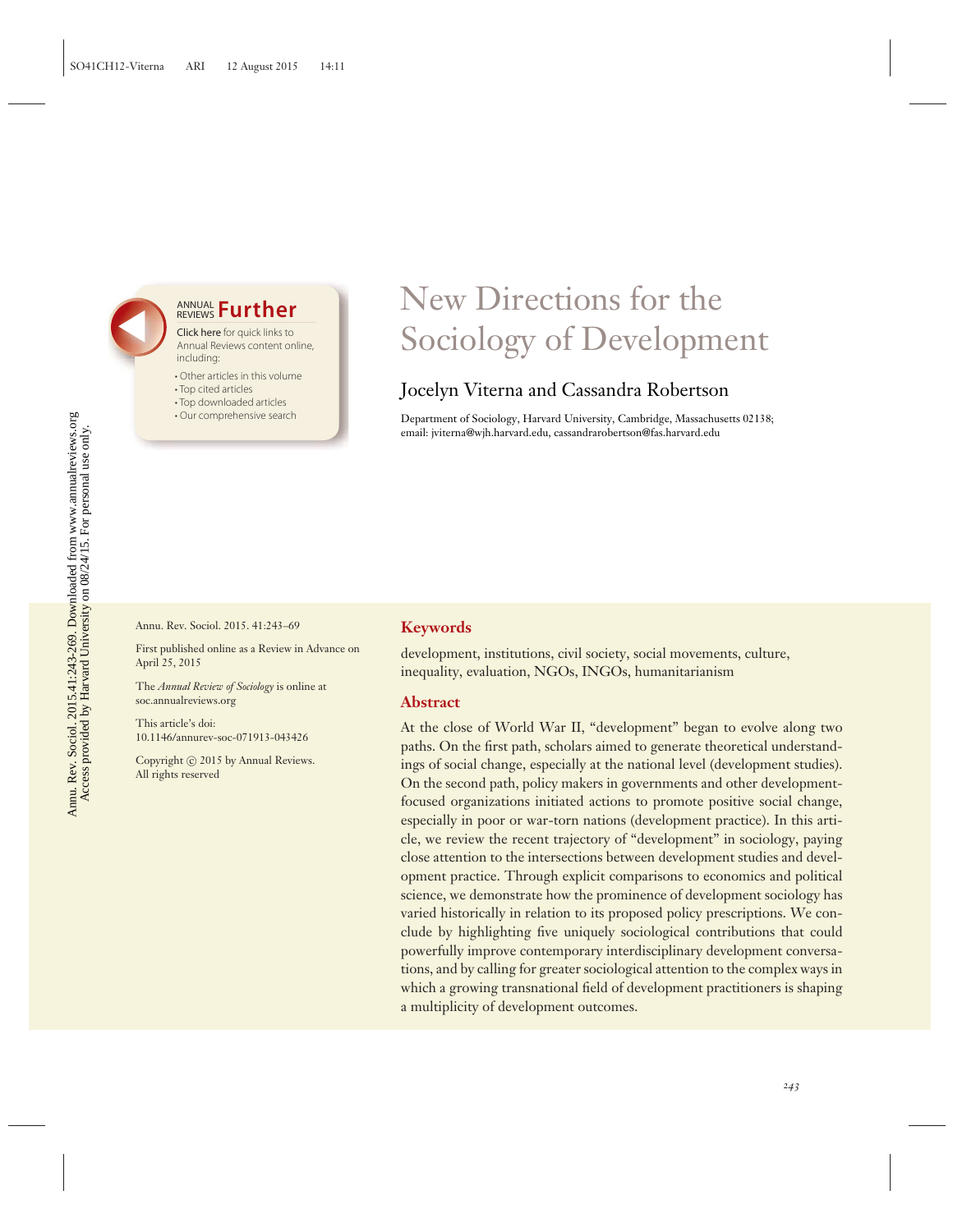#### **INTRODUCTION**

Why are some countries poorer than others, and what can be done to raise the standard of living for everyone? At the close of World War II, scholars and policy makers alike became intently focused on answering these questions. Finding the answers, they believed, would help prevent future wars and stop the spread of communism—an ideology that was thought particularly attractive to the poorest of the world's citizens. Identifying the determinants of national development also made good economic sense: The United States' postwar technological and industrial dominance could generate larger profits only if US companies could access a growing international consumer market. As a result, the field of "development" was born.

From the beginning, development evolved along two paths. On the first path, scholars aimed to generate theoretical understandings of social change, especially at the national level. Development became a new and central subfield across most social science disciplines, as well as an integral part of many schools of public policy. On the second path, politicians and citizens residing outside the ivory tower began new initiatives to promote positive social change through action, especially by rebuilding war-torn Europe and reducing human misery in developing nations. Several big players operating along this second path—intergovernmental organizations (IGOs) (such as the United Nations, the World Bank, and the International Monetary Fund) and massive international nongovernmental development organizations (INGOs) (such as World Vision, Oxfam, and CARE)—were founded during this same postwar period. Development thus evolved with a distinctly dual character: It is both something that academics study and something that practitioners do (see Hart 2001 for a similar distinction between "little d" and "big D" development).

Over the following decades, scholarly theories varied in their assessments of whether and how practitioners could shape the development process. Some scholars thought interventions were futile. Others believed interventions useful, but disagreed on which kinds of interventions should be made and which actors should make them. Still others focused on describing development problems without implying or proscribing development solutions, or located the cause of development disparities in some factor—such as national geographic location or colonial histories—that defied any clear corrective policy.

Meanwhile, development practitioners, located in governments and in tens of thousands of development organizations, became their own diverse field of actors, united by common goals, shared narratives, and recently, a growing consensus about the best practices for effecting development gains in poor nations (on fields, see Fligstein & McAdam 2012). Practitioners frequently design their development interventions on the basis of scholarly theory and evidence. Over the last few decades, economics has enjoyed unparalleled influence in determining practitioner interventions, often at the expense of research in other social sciences.

In this article, we review the recent historical trajectory of development scholarship in sociology, drawing explicit comparisons to development studies' corresponding trajectories in economics and, to a lesser extent, political science. Our article focuses on how sociologists' analyses of development have intersected with the actions of development practitioners. We find that sociologists were initially central figures in the interdisciplinary field of development, but that the relative impact of their contributions to development practice declined significantly in the 1980s, particularly in Western development institutions. By the 1990s, many sociologists were addressing development-like questions under rubrics other than development.We suggest that this dispersion of development-like questions to other sociological subfields had deleterious consequences both for development studies and for sociology. Nevertheless, development as a topic in its own right once again seems to be gaining prominence in sociology. We conclude our review by analyzing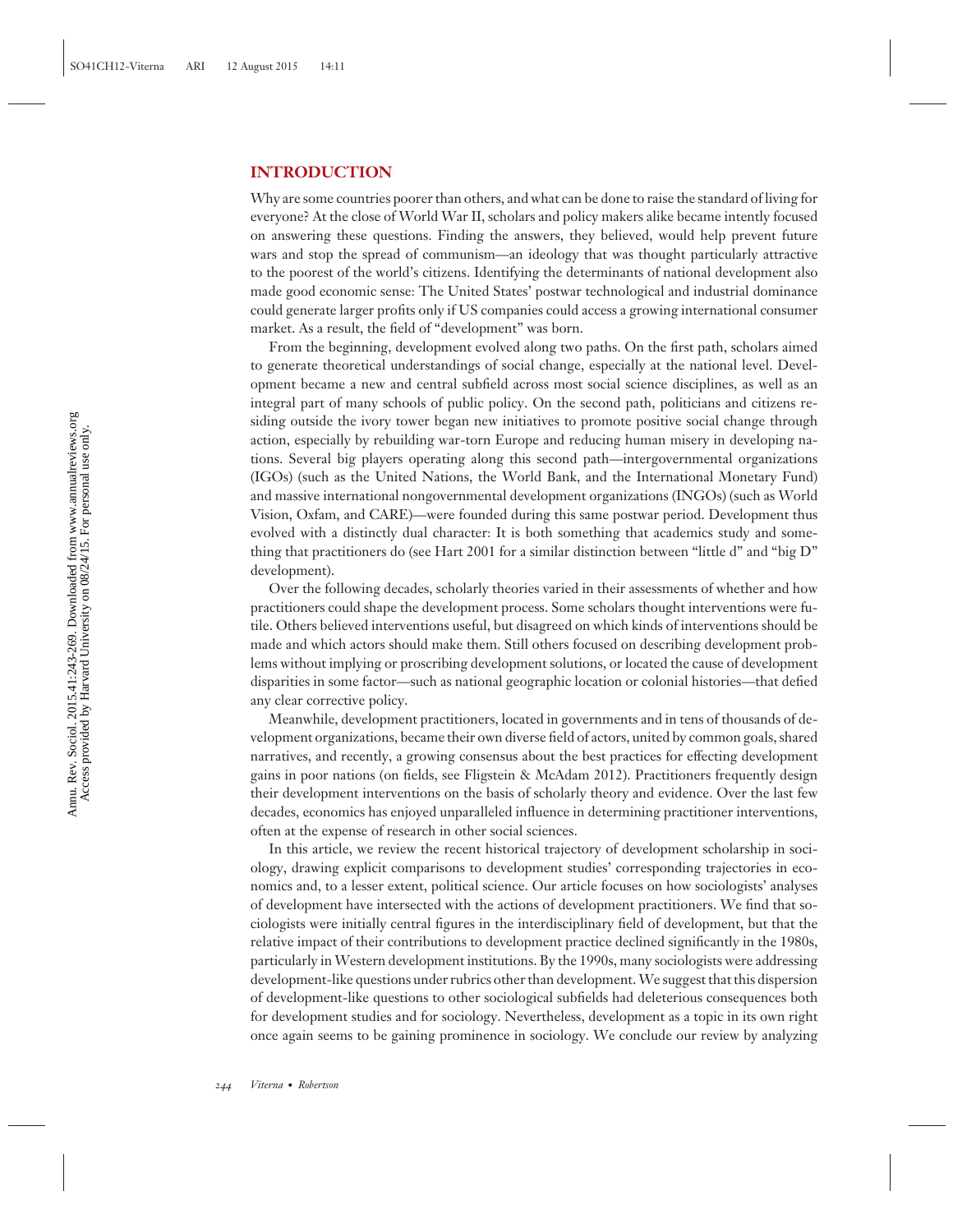these new directions in sociology and summarizing five uniquely sociological contributions that will powerfully extend and strengthen current understandings of development—as both process and practice—in today's world.

#### **DEFINING "DEVELOPMENT"**

To date, the scholarly definition of development has been elusive. Modernization theorists were among the most comprehensive and explicit, if ethnocentric, in defining the end goal of development. They characterized modern societies as those that take on the social, political, cultural, and economic features of Western societies, focusing especially on the existence of highly specialized, differentiated, and sometimes technologically sophisticated institutions (e.g., schools, media, and parliaments, as well as an industrialized economy). Dependency and world system scholars typically envisioned development as economic growth. More recently, economist Amartya Sen (1985) promoted a capabilities definition of development, arguing that an ideal society would provide individuals with both the freedom and the opportunity to choose a lifestyle they value.

In this article, we adopt Pritchett et al.'s (2013) vision of development, as we believe it best captures the breadth of proposed social change implied by the term in both academic and policy circles. Pritchett et al. define development as a transformational vision of entire countries, where transformation is sought across the four dimensions of polity, economy, social relations, and public administration. More specifically, ideally developed societies would have political systems that represent the aggregate preferences of citizens, economic systems that grow through enhanced productivity, social relations that fairly extend rights and opportunities to all individuals, and public organizations that function according to meritocratic standards and professional norms (Pritchett et al. 2013, p. 2). To this we would add that ideally developed states would provide at least the minimum necessary social protections, including health care, public infrastructure, education, food security, employment support, and legal and judicial protections from discrimination and abuse, required by its population to maximize their capabilities.

Nevertheless, scholarly articles to date often choose to operationalize rather than define level of development. Nations are ranked as more or less developed according to any of several common measures, including GDP per capita, child mortality levels, average life expectancy, average educational attainment, or the United Nation's Human Development Index, among others. The unit of analysis is almost always the nation state, but especially within area studies, subnational data are sometimes utilized. Although we know little about how well these measures reflect the on-theground reality of individuals, taken together, their use suggests that development scholarship is in spirit fundamentally concerned with explaining the cross-societal, and sometimes intrasocietal, variation in either economic growth or human quality of life and especially how that variation changes over time.

#### **EARLY SOCIOLOGICAL CONTRIBUTIONS**

Prior to the 1980s, sociological ideas figured prominently in both development theory and development practice. Modernization theory, which assumed that all nations were converging on an evolutionary path to an increasingly ideal society, drew heavily from sociological conceptions of functionalism (Parsons 1964) and stratification (Moore 1963). Modernization scholars advocated the exportation of capital, technology, and Western education to poor nations as a primary means of accelerating development processes—practices that were embodied in such entities as US President Harry S. Truman's Point Four Program, the US Agency for International Development, and the Peace Corps.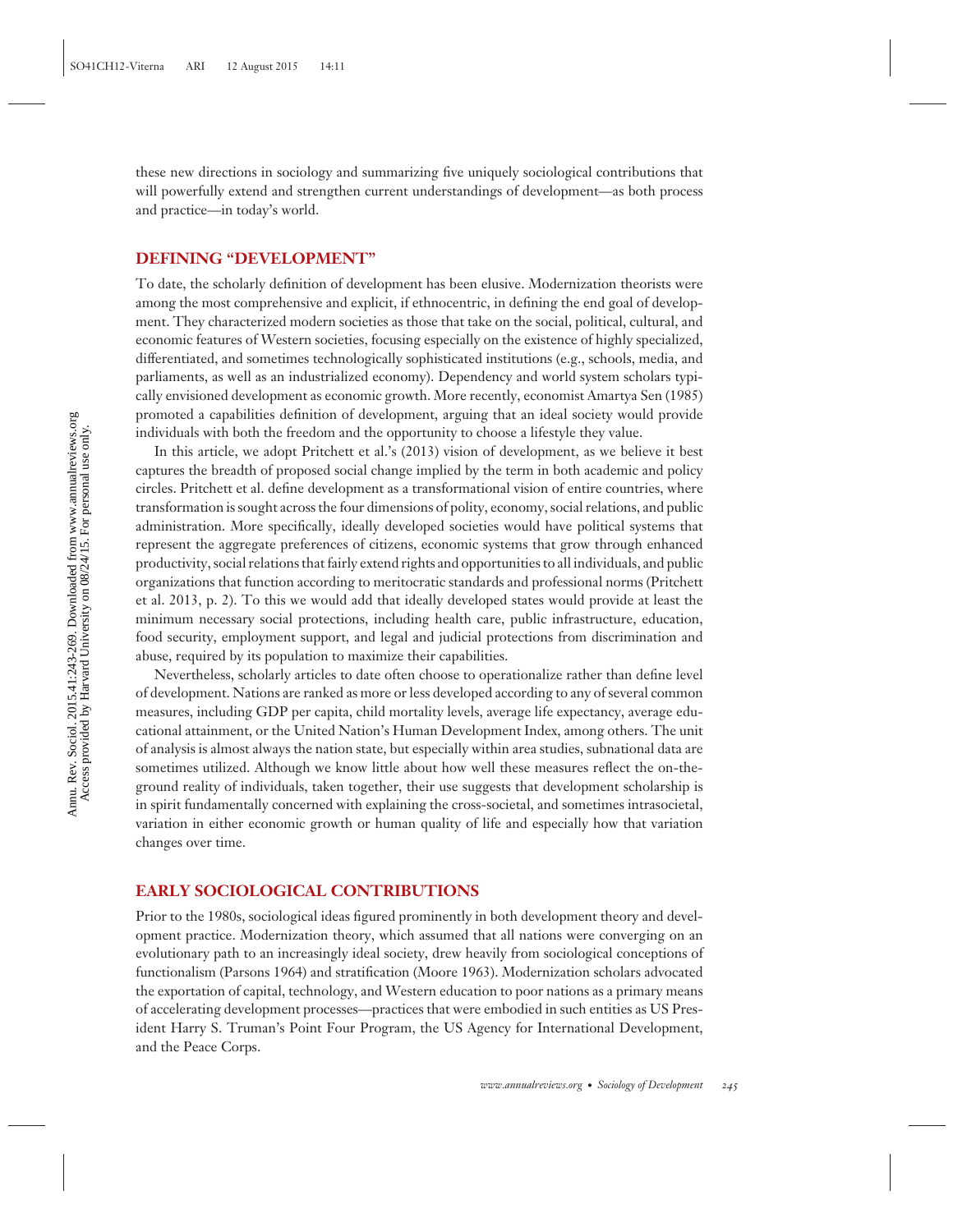Sociologists were especially foundational to the development of dependency (e.g., Cardoso & Faletto 1979, Evans 1979, Frank 1969) and world system theories (e.g., Chase-Dunn 1975, Wallerstein 1974). Broadly speaking, these theories argued that poor nations occupied a structurally disadvantaged position in a global capitalist system; poor, or "peripheral," nations failed to develop because the surplus they generated from their own productive resources was appropriated by the capitalist centers at the "core." The agents of this exploitation were the multinational corporations. Whereas the most radical of these scholars advocated that peripheral states exit capitalist exploitation through global socialist revolution (Frank 1969, Wallerstein 1974), other scholars in this field proposed that developing states could creatively industrialize some aspects of their economies, even from their disadvantaged position, typically by supporting carefully selected national industries with state resources and protections from international competition. Eventually, these industries were expected to grow sufficiently successful to compete independently in the global market. Referred to as ISI, or import substitution industrialization, this strategy was adopted by a number of Latin American nations in the 1970s (Cardoso & Faletto 1979, Evans 1979). Sociologists in this era also helped broaden development studies away from its narrow focus on national economic growth by putting key social cleavages such as class (Portes 1978, 1983; Roberts 1979) and gender (Blumberg 1984, Elson & Pearson 1981) into the discussion.

### **WASHINGTON'S "CONSENSUS" AND THE MARGINALIZATION OF DEVELOPMENT SOCIOLOGY**

Yet by the 1980s, sociology's prominence in development studies seemed to be in decline (Gereffi 1989, Portes & Kincaid 1989). This decline corresponded with a striking change in the global context. With the prominent exception of the East Asian tigers, most of the developing world was hit by debt crises and market failures in the 1980s. The causes of these crises are multiple, complex, and in many ways historically specific. Nevertheless, when coupled with the rise of Reagan- and Thatcher-era politics, these crises gave credence to a conservative branch of development economics that argued that mainstream development practice, based on state-protected industries, had contributed to economic failure by creating inefficient markets and burgeoning debt. (Of course, debt crises were also generated by the soaring inflation rates created when OPEC's petro dollars flooded the global market.) Development economists encouraged developing-country governments to foster economic growth by opening their markets to foreign direct investment (FDI) and increasing their participation in the global economy.

The result was a so-called Washington Consensus. In this article, we use the term Washington Consensus to reflect its present-day usage, and acknowledge that the term now embodies meanings beyond those included in its initial formulation (Williamson 2008). In general, 1980s policy makers were thought to have reached a "consensus" that national economies would grow fastest if markets were freed from state manipulation. State protection of local industry, as advocated under ISI, was thought problematic because it would corrupt the market's natural ability to exploit its comparative advantage. State protections were also thought problematic because poor nations' governments were considered bloated, corrupt bureaucracies that siphoned off the benefits of economic investments for the political elite. The Consensus concluded that the primary economic role of governments in developing nations was to remove restrictions on imports, eliminate trade barriers, devalue currency, and lower taxes to make themselves more attractive to foreign investors. This would naturally attract investments of global capital and technology and cause economies to expand.

The deepening debt of developing nations also gave international development organizations such as the World Bank and the International Monetary Fund unprecedented power to shape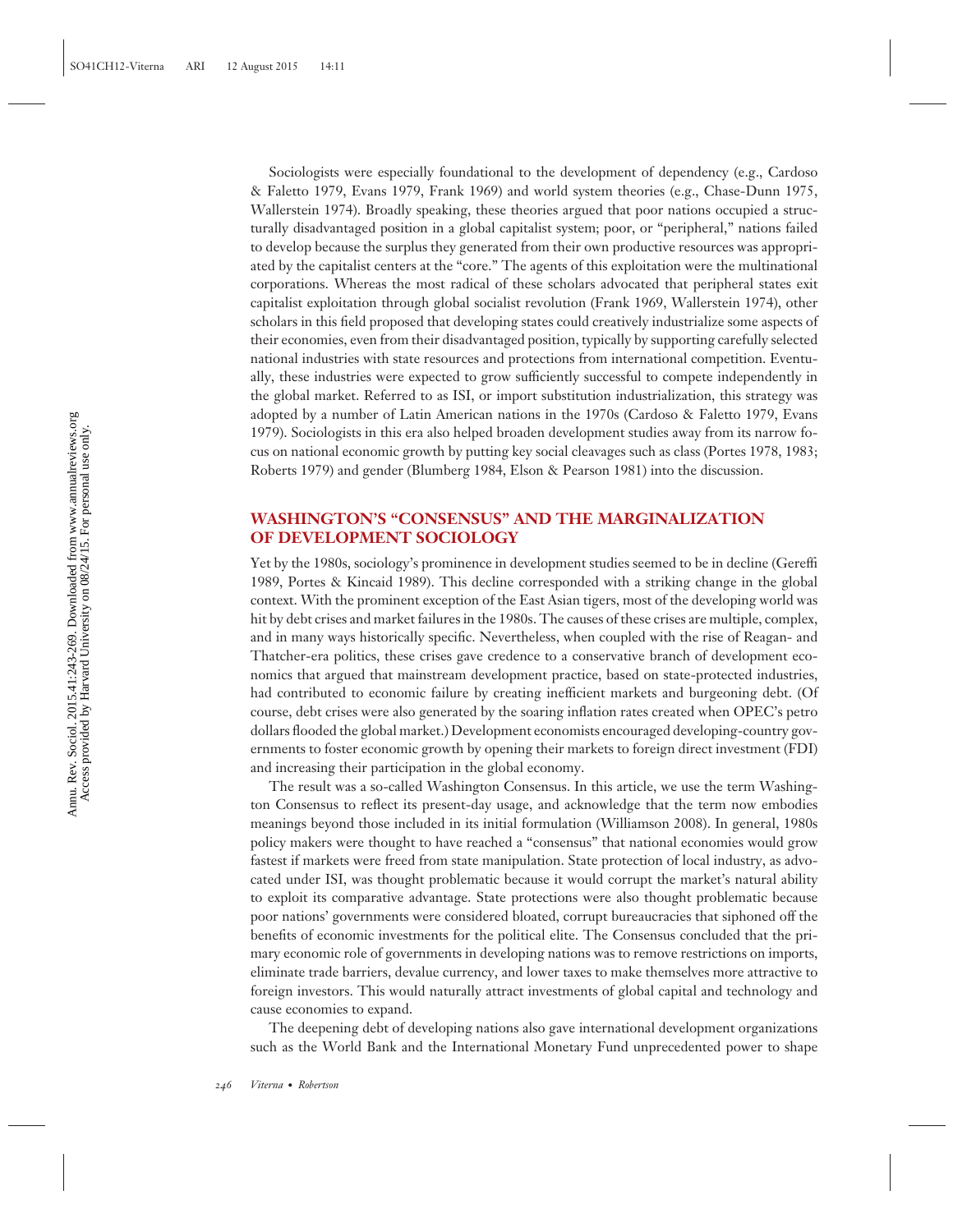economic policies in developing nations. These organizations typically required developing nations to adopt various "structural adjustment programs" prior to receiving new loans or as preconditions to getting their current loans restructured. Although adjustment agreements varied by nation and transformed over time, most were designed to discipline developing nations' fiscal policies, reduce public spending (often by eliminating subsidies for the purchase of food staples or for local industrial development), broaden the tax base, devalue currency to improve foreign exchange rates, privatize state-run enterprises, and open the economy to foreign trade and capital investments (on the emergence of this Consensus, see Babb 2005, Serra & Stiglitz 2008, Toye 1993). The dominance of a free market ideology among policy makers and economics departments in the 1980s was irrefutable. Indeed, according to one economist,

The superior economic performance of countries that establish and maintain outward-oriented market economies subject to macroeconomic discipline is essentially a positive question. The proof may not be quite as conclusive as the proof that the Earth is not flat, but it is sufficiently well established as to give sensible people better things to do with their time than to challenge its veracity. (Williamson 1993, p. 1,330, as quoted in Gore 2000)

The Washington Consensus marked a sharp transformation from earlier development scholarship in at least three ways. First, prior to the 1980s, most development theory, including modernization and some dependency theories, allowed that states could be important actors in the pursuit of national development (Babb 2005). In contrast, the Washington Consensus reflected a common core of wisdom that states' only role in development should be to ensure the free rein of the market. Second, prior to the 1980s, all development theory had emphasized the role of history in shaping national development paths. The Washington Consensus, in contrast, was strikingly ahistorical, measuring a nation's contemporary economic performance as an outcome of its contemporary economic policies and practices (Gore 2000). Third, prior to the 1980s, best practices in development often had been characterized by interdisciplinary discussions. In contrast, the development policies pursued by national governments in the 1980s were promoted almost exclusively by economists (Woolcock & Kim 2000), although some political scientists, such as Bates (1981), were key to establishing how bloated state bureaucracies and political corruption prevented developing economies from growing. With the exception of "gender and development" specialists, the absence of sociologists from advisory positions in governmental or intergovernmental development institutions became especially acute.

Dynamics internal to the sociology of development also likely accounted for its declining influence in interdisciplinary discussions. For one thing, world system theory, the dominant paradigm in the sociology of development in the 1980s, lost credibility when Firebaugh (1992), a sociologist, found that the measure of FDI commonly used by world system theorists had been wrongly interpreted; FDI actually led to increased, not decreased, economic growth in developing nations. Although Kentor (1998) later demonstrated that FDI's initial positive effect on economic growth becomes negative over the long-term, world system theory never fully regained its prominence within the discipline. More generally, once world system theory had set the unit of analysis at the level of a unified, global system, it ironically constrained its own ability to evolve. As Portes (1997) notes:

The pursuit of national 'competitiveness' within an increasingly bound global economy is consonant with the world-system approach and places this perspective in a theoretically privileged position to analyze current trends. Yet by its resolute focus on long-term historical evolution, this school has failed to capitalize on that advantage. The postulate of a single universal unit of analysis is a major weakness since the level at which most development problems, dilemmas, and decisions take place is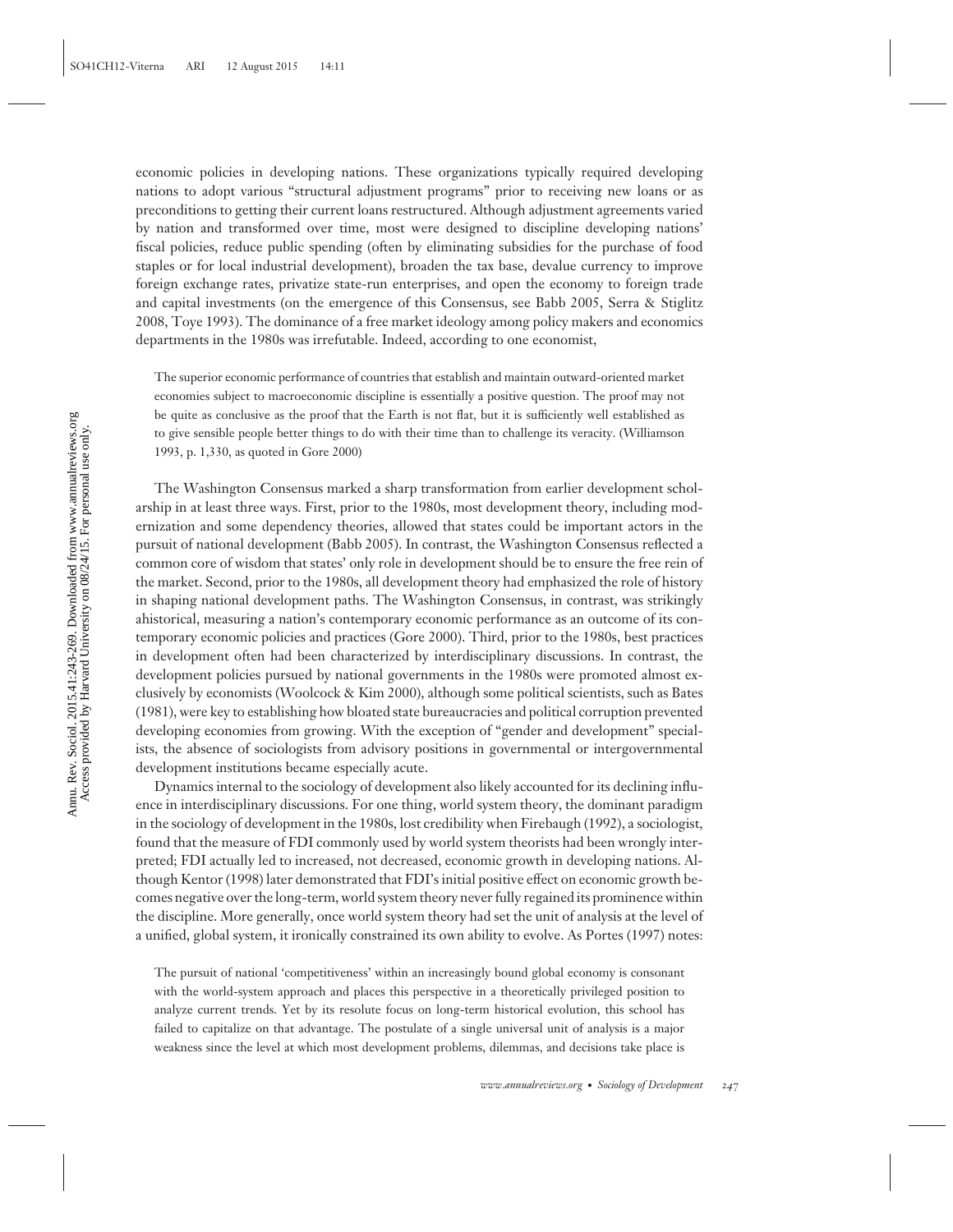the intermediate one of nations and communities seeking to cope with the constraints of their particular situations. Hence, paradoxically, the sociological perspective that came closest to prediction of present trends has become marginal to specific policy strategies designed to cope with them. (p. 233)

#### **THE DISPERSAL OF DEVELOPMENT SOCIOLOGY**

Despite an apparent decline in the prominence of development sociology in the 1990s, development-like questions about the form, causes, and consequences of cross-national political and economic inequality nevertheless continued to be addressed under alternative rubrics. For example, political sociologists frequently included development as a causal factor in their analyses of changing political regimes and state institutions both in Latin America (Rueschemeyer et al. 1992) and in Asia (Walder 1994). Meanwhile, economic sociologists continued to study economies of the poor, often focusing on the movement of labor, the growth of the informal economy, and the broader relationship between development and inequality (Nielson & Alderson 1995, Portes et al. 1994).

Yet most development sociology seemed to transform into analyses of globalization or transnationalism. Globalization's rise in popularity among sociologists was in many ways a natural outgrowth of development scholars' insistence on a world system of capitalist production (see Brady et al. 2007 for a recent review of the globalization literature). Some sociologists studied the globalization of the economy. Gereffi (1996), for example, argued that global commodity chains have become the key organizers of the economy and that analyzing the spatial diffusion of production allows scholars to understand why some states (but not others) gain the right to manufacture some specific products (but not others) within a single commodity chain. Similarly, Alderson & Beckfield (2004) demonstrated how connections between "world cities" are shaping the distribution processes of increasingly global markets. Other scholars studied the globalization of politics, arguing that a new world polity, composed largely of an expanding and interconnected population of intergovernmental (or multilateral) organizations, distributes policy scripts and rights discourses to their member states, resulting in the diffusion of a new system of global norms and the emergence of an increasingly accepted global culture (Meyer et al. 1997). These scholarly analyses overlapped with development literature because they sought to map and understand the distribution of power and resources across increasingly global political and economic systems. Nevertheless, the questions most fundamental to development scholarship—questions about how national systems can be transformed to improve the capabilities of those living within them—faltered.

The dispersion of development-related questions to other subfields, such as globalization, was problematic for at least two reasons. First, perhaps because 1990s sociologists seldom framed themselves as development scholars, they became relatively marginalized from development policy discussions. As a result, practitioners lost a particularly valuable lens for understanding and addressing development problems. Second, because development questions dispersed to other subfields, sociology lacked the intellectual space required for development scholars to come together and investigate how multiple social institutions and processes—including politics, markets, states, migration, families, poverty, civil society, globalization, and the massive development sector itself—operate in conjunction with each other to shape the direction and intensity of social change both within and across nations.

#### **DEVELOPMENT SOCIOLOGY IN THE 1990s: TWO PROMINENT EXCEPTIONS**

Although development sociology as a subfield appeared to lose centrality during the 1990s, there were at least two prominent exceptions to this trend. First, sociologists were central players in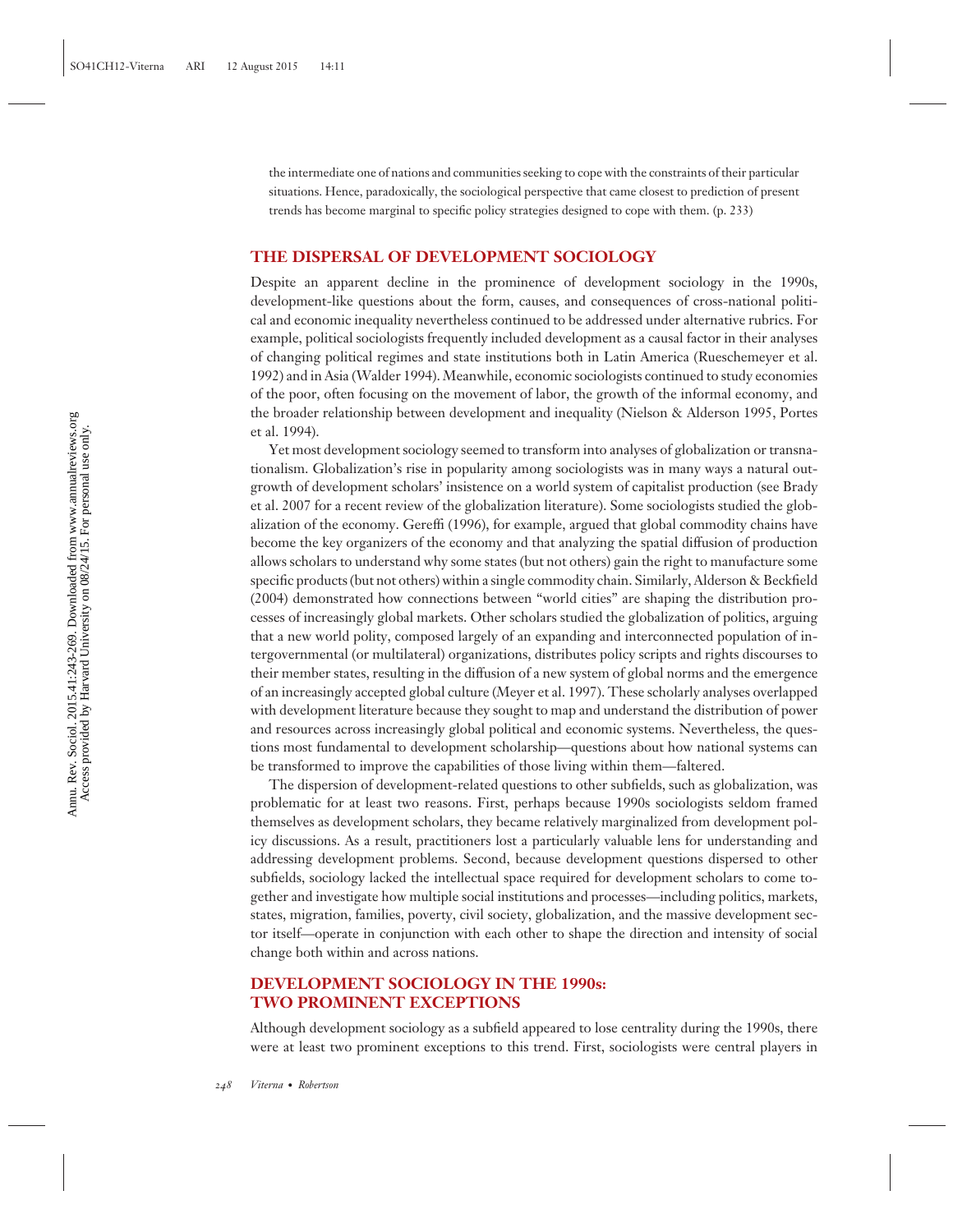interdisciplinary scholarship that argued for a return of state analyses to studies of development. In a highly influential book, Peter Evans (1995) argued that states' actions always play a role in economic transformations. As a result, scholars should not ask how much states intervene, but rather what kinds of interventions generate the desired outcomes. Moreover, Evans demonstrated that the kinds of actions states can take are limited by the historically produced institutions already in place. By comparing carefully selected cases of predatory and developmental states, Evans concluded that states have the best development outcomes when they balance autonomy (the ability of states to pursue national goals independently of private interests) and embeddedness (the ability of states to maintain social ties with constituent groups). He further argued that achieving a successful balance between embeddedness and autonomy is a dynamic process. When states succeed in producing a change, such as successful industrialization, they also produce new constituent groups with new interests, new identities, and new claims against the state. Developmental states must therefore also develop embedded ties with these new constituent groups in order to continually reinvent themselves as developmental states. In contrast, stagnant predatory states are much less likely to produce new mobilizations and much more likely to stay embedded through personal ties with historical elites whose aim is to pursue only their own goals.

Second, although still largely ignored by mainstream development scholars, questions of gender and development thrived among sociologists in the 1990s. Prior to this period, scholars had written with the specific intention of bringing first women ("women in development," or WID, e.g., Boserup 1970) and then gender ("gender and development," or GAD, e.g., Moser 1989) into the theorizing, design, and implementation of development projects, and into the policies and institutional arrangements of states and development organizations (see Jaquette & Staudt 2006 for review). Perhaps not surprisingly given its feminist roots, gender and development scholarship has throughout its evolution remained both highly interdisciplinary and highly engaged with development practice. It has also been especially sensitive to how variations in local cultural and political contexts shape women's possibilities for social advancement (Moghadam 1993, 1998). Feminist development scholars have powerfully demonstrated how factors outside the economy, such as patriarchy and religious fundamentalism, can critically block the development of individual capabilities and economic growth (Feldman 2001; Moghadam 1993, 1998). And feminist scholars demonstrated how women's expanding participation in civil society provided a powerful counterforce to neoliberal and state practices, especially as the more traditionally masculine labor parties and unions declined in power (Hite & Viterna 2005, Safa 1990, Seidman 1999), making them among the first to document the importance of social mobilization to resisting globalization processes.

In part because women contributed a higher proportion of their income to family subsistence, and in part because of the growing attention scholars had brought to the feminization of poverty and the increasing levels of female-headed households (Chant 1995), women became the favored recipients of many development projects in the 1990s, such as microfinance lending, child nutrition, educational attainment, and vocational trainings ( Jaquette & Staudt 2006). Nevertheless, gender remains remarkably absent from so-called mainstream theories of development despite compelling arguments for why integrating gender analyses would clarify and strengthen scholarly arguments about the world system (Ward 1993), institutional arrangements (Goetz 1997), and changing class structures (Hite & Viterna 2005).

Development sociology may have occupied a much narrower slice of the discipline in the 1990s than in previous decades, but the two lines of scholarship that expanded throughout the decade—states and gender—nevertheless pushed the field in powerful new directions. Together, these two sets of scholarship insisted that states, institutional histories, and social inequalities were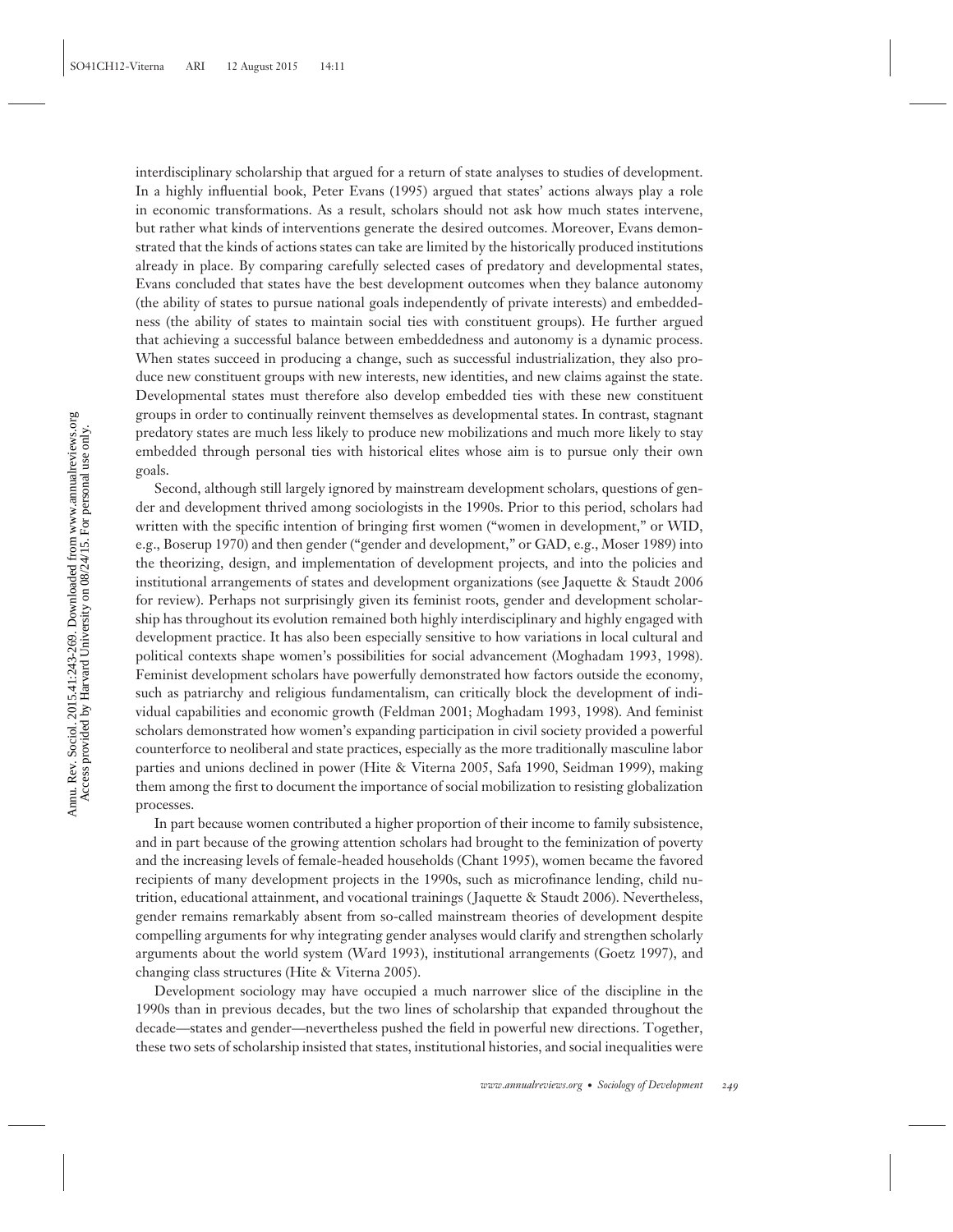critical components of development—arguments that foreshadowed the change that development scholarship would take in other disciplines by the turn of the twenty-first century.

#### **DECLINE OF THE CONSENSUS**

By the end of the 1980s, market fundamentalism was coming under attack from at least four fronts. The first challenge arose from practitioners working with major development organizations such as the United Nations. They documented how the quality of life of the poorest populations in developing nations had worsened significantly since the introduction of economic liberalization and structural adjustment, and they called for a new "sustainable human development" (Cornia et al. 1987). Coupled with Sen's (1985) capabilities approach, proponents of sustainable human development argued that the ultimate test of any development policy should be that it improved people's lives. Although careful to never suggest a causal link between restructuring and increasing poverty, sustainable human development advocates rejected top-down policies focused exclusively on improving macro-level economic growth, and argued for the addition of bottom-up development practices, developed in partnership with poor nations, that paid primary attention to poverty alleviation. Of note, most mainstream economists did not see the sustainable human development approach as a rejection of structural adjustment, but rather as a call for modifying a programmatic shortcoming (Hart 2001). By 1999, even the World Bank (1999, p. 6) stated that good macroeconomic policies needed to also protect the "worst off " populations in developing nations.

The second challenge came from activists, sociologists, and an interdisciplinary group of feminist scholars. Like the critics above, these scholars documented a worsening quality of life in developing nations. But unlike the above critics, these scholars did theorize a direct causal link between structural adjustment programs and increased human hardship. Whereas ISI-era policies had increased employment and improved living standards, the restructuring and liberalization of the 1980s reversed these gains by worsening unemployment levels, decreasing jobs in both industrial and public sectors, lowering minimum wages, and curtailing any historical political power of labor unions and parties (Oliveira & Roberts 1994, Portes & Hoffman 2003, Tardanico 1997). Moreover, states were arguably incentivized to continually lower minimum wages and eliminate fair labor practices in order to increase their attractiveness to multinational corporations searching a global market for the cheapest, most docile labor forces, launching what many activists have dubbed a "race to the bottom."

These changing labor conditions were thought detrimental particularly to women. Increasing poverty forced many more women into the paid labor market, typically into the poor-quality, poorly paid jobs of the informal sector or export-manufacturing factories (Hite & Viterna 2005, Roberts 1995, Tardanico 1997, Ward & Pyle 1995). Women's historically low cultural status in many developing regions combined with their increasing vulnerability to poverty under structural adjustment to powerfully limit women's possibilities for organizing on behalf of better wages or fair working conditions. As a result, women became a cheap and easily controlled labor force for export-oriented factories (Fernandez-Kelly 1994). Women's rapidly increasing participation in the labor force (in both formal and informal economies) was further accompanied by women's increasing labor in the home. Women became shock absorbers for poor households, making up for structural-adjustment-mandated state reductions in public services by stretching food, taking over health care provision, increasing time spent on child care, and often increasing the number of dependents in the home, new tasks that feminist scholars have sometimes referred to as a "third shift" required of women in developing nations (Afshar & Dennis 1992, Benería & Feldman 1992, Blumberg et al. 1995, Collier 1989).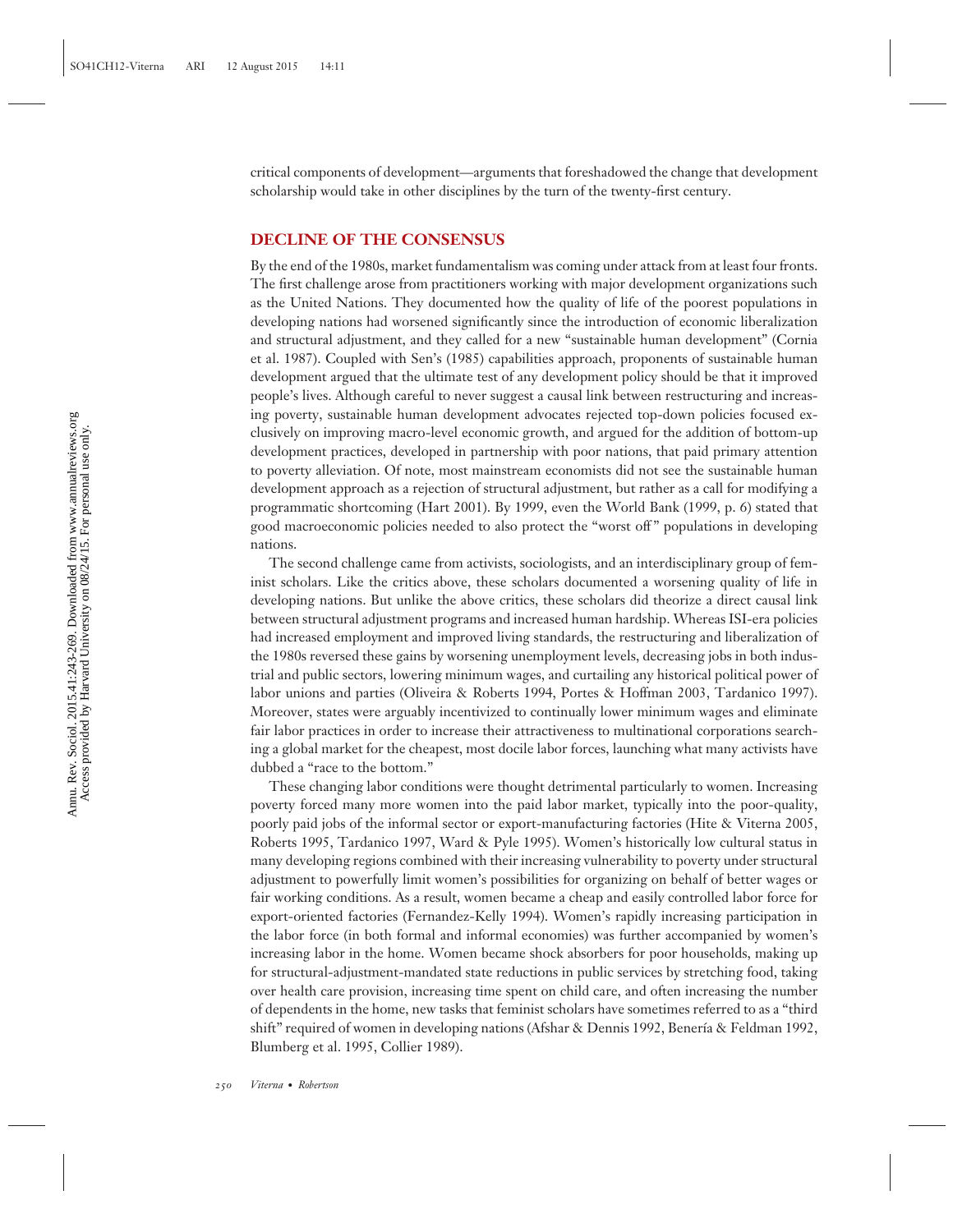A third challenge was launched against the Washington Consensus when political scientist Chalmers Johnson (1982) and economist Alice Amsden (1989) demonstrated how Japan and South Korea, respectively, had systematically violated neoliberal orthodoxy to achieve their impressive developmental gains. Their claims were quickly reinforced and extended by Evans (1995), Wade (1990), and others, but were initially resisted by World Bank policy makers (Hart 2001). Nevertheless, the 1997 crash of the East Asian tigers, in conjunction with continuing calls from prominent scholars in the Global South to prioritize "strategic state integration" (ECLAC 1990, ESCAP 1990), resulted in most Consensus economists' increasing willingness to accept the state as a necessary player in regulating economic development by the end of the decade (Evans 1997).

A fourth powerful challenge arose after the Soviet Union fell in 1989. The postsocialist economies in Eastern Europe and Russia tried to rapidly dismantle their state-planned economies and implement market-driven capitalism through a shock therapy approach. Quickly ridding the new capitalist economies of socialist-era inefficiencies was expected to lead to rapid economic growth (e.g., Kornai 1990), but instead, these nations' initial market growth was weak, especially when compared with the exceptional growth achieved by China and its gradual, controlled dismantling of a centrally planned economy (Whyte 2009). China clearly demonstrates that economic growth and social development are not antithetical to maintaining heavy-handed state control over significant areas of the market (see Whyte 2009 for further analysis).

#### **DEVELOPMENTS IN ECONOMICS AND POLITICAL SCIENCE**

These 1990s challenges to the Washington Consensus expanded development economics and development political science into several new directions by the 2000s. Just as the global unit of analysis led to the stagnation of world system theory, so did the ahistorical, one-size-fits-all approach under the Washington Consensus give way to scholarship that advocated historically based, national-level analyses that took into account the lived experiences of communities. The big debates about the merits of aid, the impact of globalization, the importance of trade, and the primary causes of poverty continued, but they were joined by new questions about how institutions, social divisions, human capital, and targeted interventions affected economic growth and human development.

New institutional economics is one of the most prominent burgeoning fields of development scholarship in economics and political science. According to these scholars, all economic activity is enacted through systems of social and legal norms, or institutions [Furubotn & Richter 2005 (1997)]. Perhaps the most prominent example, Acemoglu et al. (2001, 2002) conclude that economic development requires inclusive political institutions that protect individual rights, secure property, and encourage entrepreneurship, thus promoting growth. They contrast inclusive states with those historically governed by extractive institutions, which concentrate power in the hands of a few. Acemoglu et al. (2001, 2002) trace institutional quality back to the time of European colonization, and they measure institutional quality using the instrumental variable of colonizer mortality. They theorize that where colonists did not die in high numbers, they settled in the colonies over the long-term and thus created inclusive institutions. In contrast, colonizers did not elect to settle in colonies where they died in high numbers, often owing to climate and topography. In these regions, colonizers extracted the maximum number of resources possible prior to returning to Europe, thus incentivizing the creation of extractive institutions.

The institutional turn in economics and political science provides an important correction to the ahistoricism and market fundamentalism of the previous decades. Nevertheless, scholars have questioned this field's tendency to look for a silver bullet that aims to explain all development over time and across the globe. Engerman & Sokoloff (2008), for example, agree that institutions matter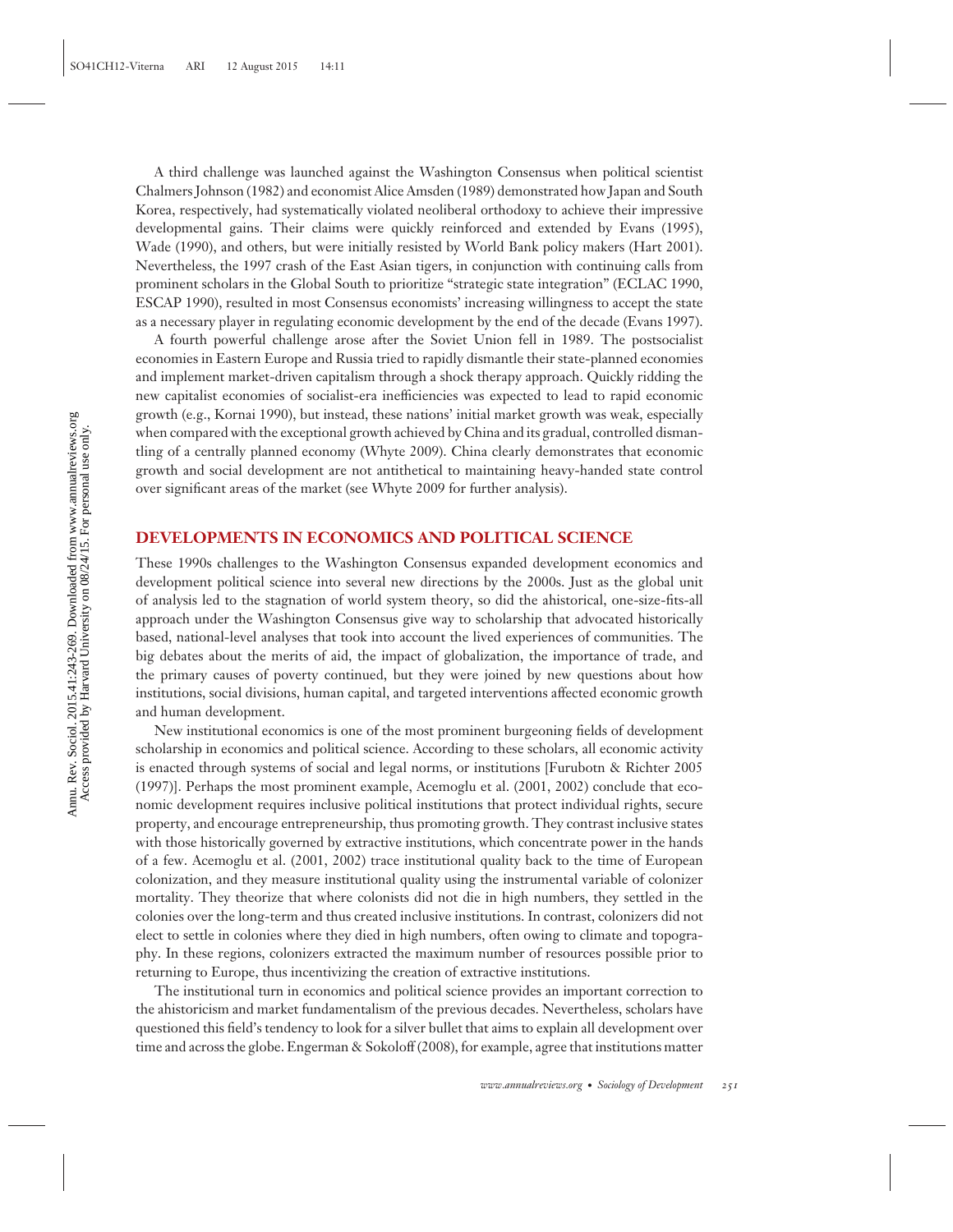but add that institutions are dynamic products of changing political, economic, and geographic environments. Other scholars (Mahoney 2010, Whyte 2009) challenge the primacy of private property as the key institution for economic development. Indeed, whereas scholars in this field almost exclusively study institutions of the state, certainly any number of other institutions—such as the institution of family, the institution of religion, and so on—are also critical to development processes. Finally, though most development scholars contrast institutions with culture, Patterson (2013, 2014) reminds us that institutions, which he defines as durable structures of knowledge that define the rules and expectations of recurrent behaviors, are "thoroughly cultural" (Patterson 2014, p. 14). To fully exploit our understanding of how institutions affect development, then, scholars are increasingly eschewing one-size-fits-all explanations and calling for more in-depth analyses of the different functions, forms, and practices of institutions as they vary over time and across nations.

Another major transformation in twenty-first-century economic development scholarship occurred within the field of microeconomics (Rodrik 2008). Microeconomists in development studies often blur the line between practitioner and researcher, running organizations such as the Poverty Action Lab, partnering with local development organizations to carry out development interventions, and spending significant time in the field to understand the contextual specificities of their sites. Banerjee & Duflo (2011), the standard bearers of the empiricist movement, argue that, instead of wrestling with the big questions of macroeconomics, scholars should focus on a set of concrete problems that can be solved one at a time. For example, development microeconomists might investigate how to fight diarrhea or dengue, how best to get students into schools, or how to ensure farmers get the fertilizer they need. By understanding the specific barriers that lead to specific problems, they argue, scholars can intelligently and economically tackle development one intervention at a time.

Randomized contolled trials (RCTs) have become the gold standard in development microeconomics. In general, an RCT requires researchers to choose an intervention, an intervention site, and a control site that is similar to the selected intervention site but receives no intervention, and then to compare the two sites both before and after the intervention. For example, scholars may seek to measure the health effects of supplying mosquito nets free of charge or the educational effects of improving teacher accountability in one school. Once an intervention is deemed effective through testing, it is then scaled up to other communities. One striking theoretical outcome of the largely atheoretical RCT approach is that its results have called into question much economic research modeled on a rational actor. For example, farmers who say they have no money to buy fertilizer might nevertheless buy fertilizer if it is brought to their homes (Duflo et al. 2009). Similarly, the picture on a pamphlet impacts whether people decide to take out a short-term loan (Bertrand et al. 2005).

Development microeconomists and their RCTs are not without critics. Scholars have raised concerns about the lack of external validity, as well as the problems associated with providing a one-size-fits-all solution in vastly different contexts (Deaton 2010, Shaffer 2011). Certainly, there is no reason to expect that a site chosen at random is somehow more generalizable than a site chosen for specific purposes. Mookherjee (2005) critiques that RCTs test empirical, not theoretical, hypotheses, resulting in a development economics that produces little more than policy manuals. Perhaps the most central concern about RCTs from the practitioner perspective is that the politics of evaluation come into play when selecting development programs. Small, local interventions are far easier to evaluate than large infrastructure projects, despite the fact that local needs might call for the latter. The question becomes "what can we test" as opposed to "what can we change," and interventions are chosen or designed to fit certain preferred evaluation methods rather than address wider social problems (Picciotto 2012, Ravallion 2009). In the end,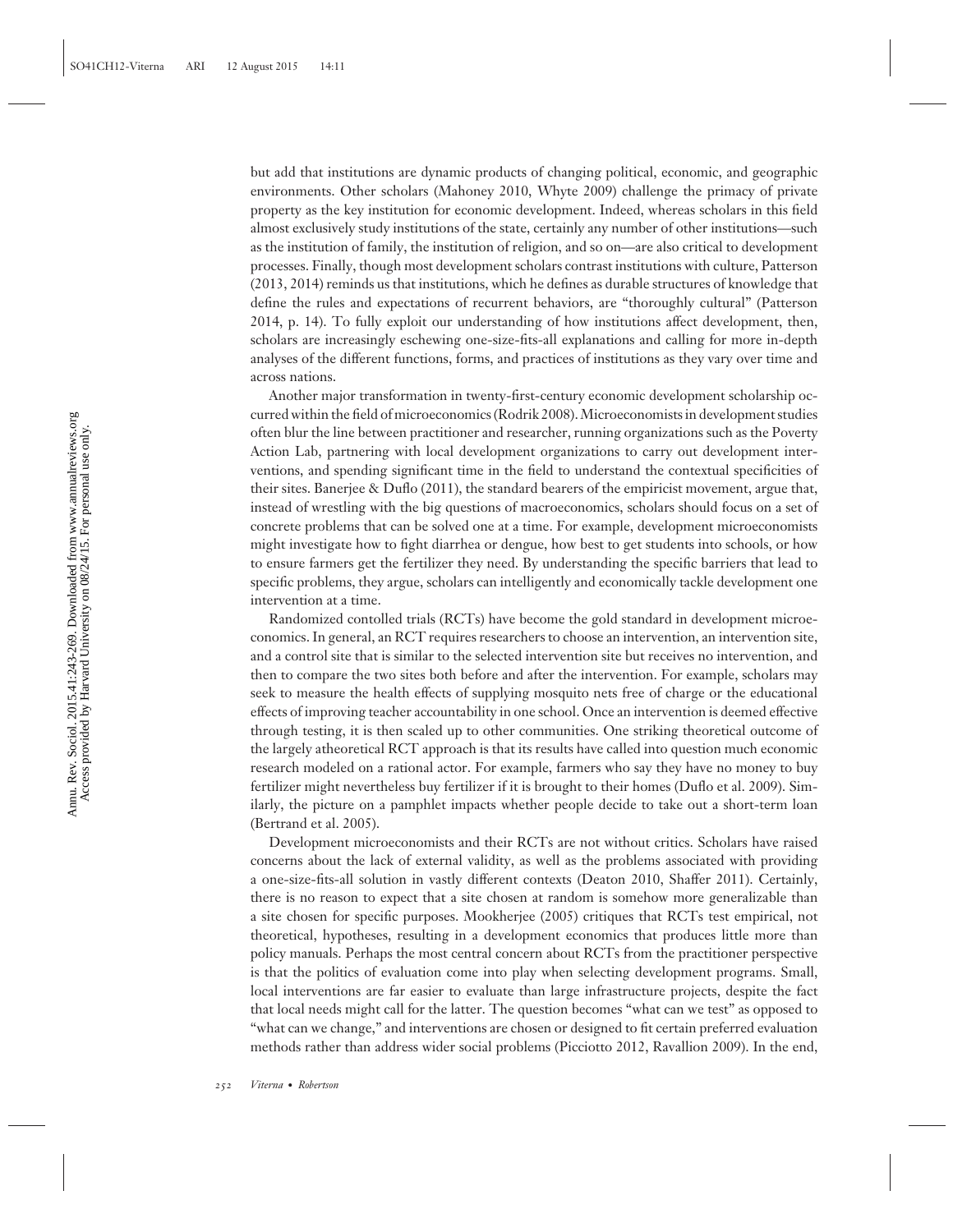the experiments of development microeconomists may improve one specific aspect of the lived reality for a particular population, but like their institutionalist counterparts reviewed above, their focus on a relatively narrow set of variables tends to miss the causal complexity generated by the contextual diversity of history, politics, and culture.

Although new institutionalism and microeconomics have gained the majority of recent media attention in development studies, they are but two of several new approaches to development in economics and political science. For example, building from Bates (1981), political scientists are demonstrating how extractive states often develop out of societal divisions. Racial groups often act as unique interest groups, with a distinct advantage in influencing policy and determining the allocation of public goods along racial lines (Alesina et al. 1999, Habyarimana et al. 2007). This complicates opportunities for collective action, increases rationale for ethnic conflict, and promotes the development of predatory institutions. However, there are exceptions. Singh (2011) argues that ethnic polarization occurs only when groups lack common engagement in a social contract. Kerala, India, her case study, is extremely diverse, yet due to local buy-ins, no one interest group asserts its interests over the majority.

New growth theory has also recently gained renewed attention among development scholars. Economists have long agreed that economic growth can be achieved by the addition of more capital, more labor, and more technology, but this type of growth always has diminishing returns. New growth theorists argue that smarter growth requires investments in the ideas, innovations, and abilities of the workers—their human capital—to most efficiently increase formal economic output. Moreover, these investments in individuals' abilities allow them to complement formal wages with other innovative forms of subsistence production (Evans 2010, Helpman 2004, Ruttan 1998). Because institutions are the main determinants of innovation and accumulation of human capital, new growth theorists conclude that understanding growth also requires understanding the evolution of institutions (Helpman 2004) and that promoting economic growth requires the engagement of institutional actors.

In short, development scholarship in political science and economics is reaching a new consensus that institutions (and their historical constructions) matter, especially as they relate to social divisions and the development of human capital. Nevertheless, this scholarship still too often continues to seek a one-size-fits-all cause (in the case of the new institutionalists) or a one-size-fits-all solution (in the case of the microeconomists), even as studies demonstrate that there are always prominent exceptions to the rule (e.g., the paradox of Chinese development, Whyte 2009).

As others have noted (e.g., Evans 2010), modern development theory appears to be converging once again. This time, however, the new consensus is built not on a grand theory, but on the consistent relevance of a few key factors: institutions, social divisions, and human capital. Of course, as noted above, the first two of these three factors were already prominent in development sociology throughout the 1990s. If this interdisciplinary consensus is to move forward, scholars must next dig deeper into these three factors. Institutions matter, but which institutions? How are institutional variations shaped by particular political, cultural, and economic arrangements? Can interventions chart new development paths despite long-standing institutional deficits? If interventions are attempted, who are the intervening actors, how do they conceive of the desired intervention, and how are intervention recipients chosen? Similarly, social divisions and human capital matter, but what do we know about the multitude of social divisions and inequalities that are structured by societies? Who are the winners and the losers when it comes to political and economic power, and how do these hierarchies shape development possibilities? In the next section, we argue that sociology's unique disciplinary approach makes it especially well-suited for answering these cutting-edge development questions.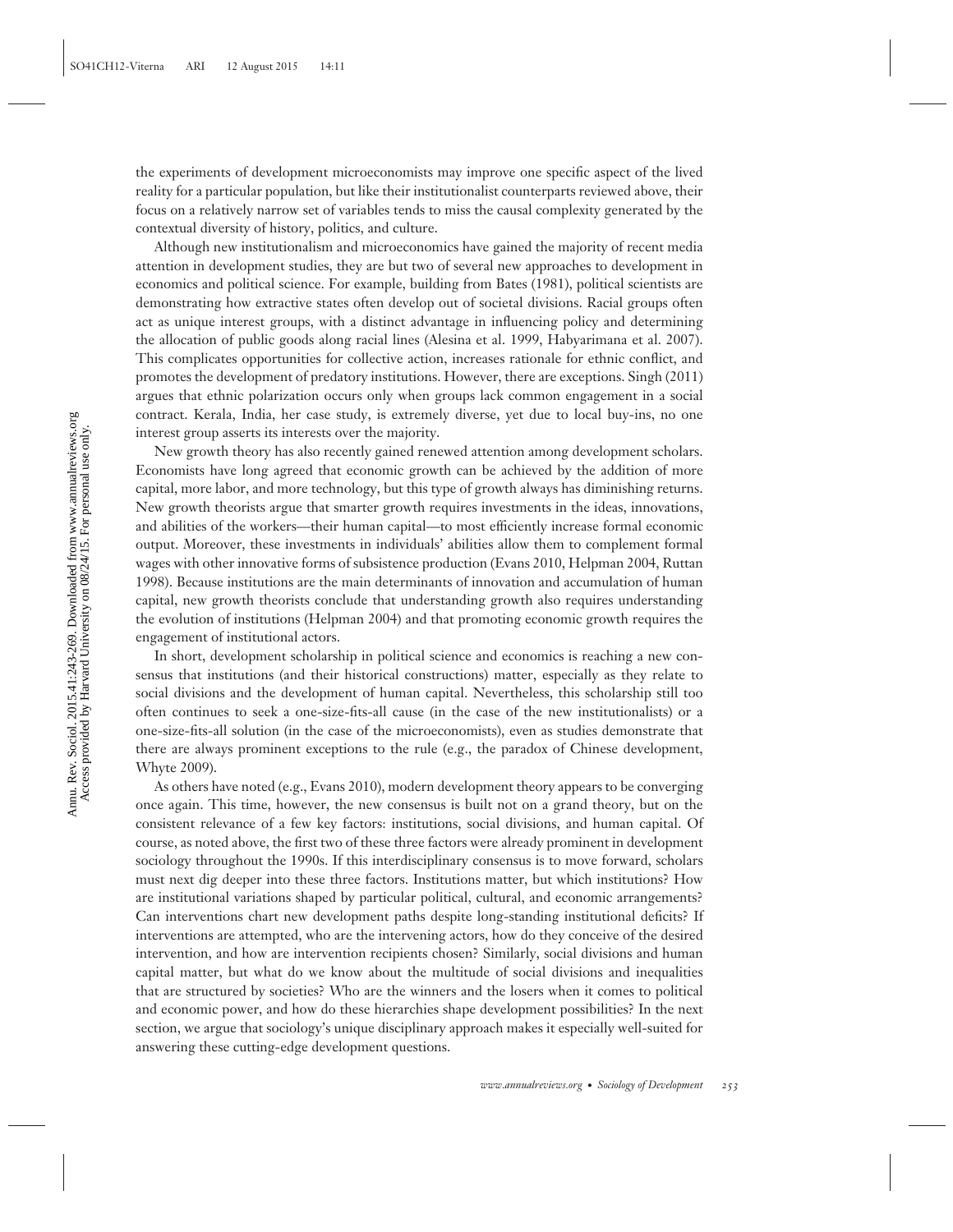#### **SOCIOLOGY'S PRIVILEGED POSITION IN TWENTY-FIRST-CENTURY DEVELOPMENT SCHOLARSHIP**

A new interdisciplinary consensus places sociologists in a privileged position from which to contribute to development theory. Development sociologists have long prioritized questions of institutions, social inequalities, and human capital in their analyses. But development sociologists could do more to pull insights from other areas of the discipline into their research agenda. Below we review five such sociological areas from which development scholars could draw insights: institutions, social mobilizations, culture, inequality, and evaluation. These five areas speak especially well to the points of interdisciplinary consensus highlighted above.

#### **Institutions**

Institutional analyses have been central to the sociology of development since long before Acemoglou et al.'s highly cited study. Moreover, sociologists have from the beginning eschewed any institutional approach that suggests one particular kind of institution, or one particular institutional practice, can explain most development outcomes. Instead, sociologists have prioritized analyses of the complex, context-specific paths by which institutional developments occur. Mahoney (2010), for example, finds that postcolonial institutional outcomes vary in large part according to how local institutions (e.g., those established by indigenous populations such as the Incas) interacted with a particular colonizer's institutions (e.g., Spain or Portugal). Chibber (2003) demonstrates how even a relatively prosperous state such as India, whose institutions are populated by politicians and technocrats specifically committed to the promotion of industrial development, can fail to industrialize when challenged by powerful class interests. More recently, development sociologists have investigated how the historical evolution of state institutions can shape more specific development outcomes, often in counterintuitive ways. For example, Lee & Schrank (2010) find that state innovation policies in Asia intersected with the importation of a particular cultural model of science to generate growing rates of scientific misconduct, and Lange (2012) finds that increasing a state's capacity to distribute public education may counterintuitively increase ethnic violence.

Development sociologists' prioritization of contextual specificity should not prohibit them from searching for processes that might regularly operate across multiple institutional settings (e.g., McAdam et al. 2001). Indeed, most research on developmental states agrees upon the importance of successfully negotiating the tension between states' embeddedness and autonomy. Developmental states are most successful when they gain the necessary support of powerful private actors while remaining sufficiently autonomous from any one social group so as to avoid co-optation or corruption (Chibber 2003, Evans 1995, Lange & Rueschemeyer 2005). How these tensions are negotiated depends on the historical development of state institutions and on the political and cultural environment in which they are operating. Mapping how this tension may be consistently negotiated across different situations provides opportunities for theorizing across cases.

New sociological work has proposed ways for states to effectively deal with this tension. Cohn (2012) argues that states can creatively bypass the tension altogether by implementing development strategies that are relatively cheap, are remarkably uncontroversial, and require almost no institutional transformation or basic administrative capacity, yet are successful in reducing social inequality and relieving poverty. His example is Brazil's investment in low-cost vocational training for trades that require little initial capital investment or educational expertise, such as hairdressing. Cohn finds that new hairdressers build their businesses largely by relying on their social networks; friends and relatives loan new barbers space for their nascent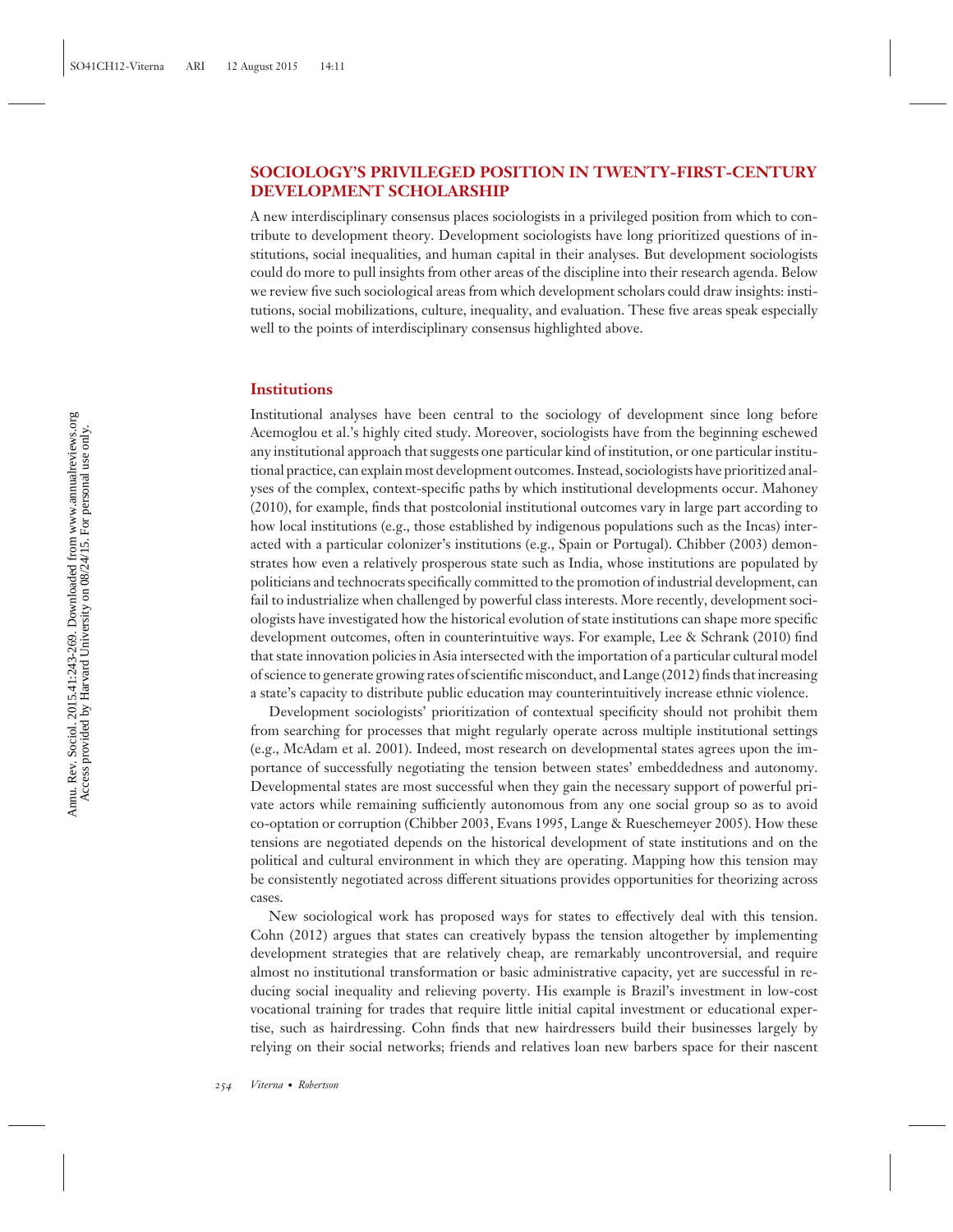businesses and offer themselves as the initial client base. As these small entrepreneurs grow their business, they often train and employ others in their communities, thus magnifying the opportunities created by the initial investment. Consistent with new growth theory, Cohn finds that small investments in people may be a much more effective, and less conflict-prone, means of job creation than alternative propositions, such as tax cuts or big investments in a particular industrial base.

More commonly, scholars propose that states can best negotiate the tension between embeddedness and autonomy by strengthening a nation's opportunities for widespread deliberative democracy (Evans 2004). As Chibber (2003) shows, even the best-laid development plans of state actors will fail if they cannot overcome the resistance of powerful economic elites. Giving more decision-making power to broader swaths of the population is theorized to promote development by providing countervailing political pressure against elite interests, thus guarding against corruption and co-optation. Deliberative democracy is also thought to provide the best development solutions because, as Sen (1985) initially contended, grassroots actors are likely to elucidate the most pressing development needs, and their participation encourages broad-based buy-ins to attempted development solutions.

But sociological research on developmental states has yet to fully explore the complex ways in which institutions shape development. Scholarship in the line of Acemoglu et al. proposes that some institutions are more effective than others, with effective institutions typically having stable, well-enforced rules. Scholarship in the line of Evans and Chibber conceptualizes institutions as being responsive to power, such that their development effectiveness increases when political power is dispersed. But the interdisciplinary consensus that institutions matter for development has yet to be accompanied by a parallel consensus for theorizing which institutions matter; how institutions are defined; how institutions interact with each other; and whether successful transformations require changes in institutional function, form, both, or something else entirely. In short, development sociologists need to go inside developing nations' institutions to map their knowledge structures and internal workings. Sociological analyses outside of development scholarship provide models for how this is done.

Beginning with Meyer and his coauthors (Meyer & Rowan 1977, Meyer & Scott 1983), neoinstitutionalists in sociology have demonstrated how institutions are shaped by the social, political, and cultural environments in which they are embedded. This embeddedness ensures that institutions can operate within their environment, interacting meaningfully with other institutions and with individuals, even if the resulting institutional form is neither the most efficient or useful for achieving its goals, nor the most consonant with its technical demands or resource flows. Over the years, scholars broadened these initial understandings into theories of institutional change, documenting how historical roles, competition with other institutions, new technologies, or changing social contexts can result in either institutional isomorphism or, occasionally, creative transformation (Campbell 2004, DiMaggio & Powell 1983, Portes & Smith 2012). For example, scholars have demonstrated the importance of local and transnational networks for institutional innovations and entrepreneurship in rapidly developing nations such as China and India (Nee & Opper 2012, Saxenian 2007).

In the hands of development practitioners, the realization that institutions matter has to date too often resulted in the export of organizational blueprints from the Global North to the Global South, without sufficient rationale for why what works in one location might also work in another (Evans 2004, Portes 2006). Given that institutions are by definition slow to change, especially when change requires successful political negotiations and cultural transformations, understanding the relationship between institutions and development requires a more nuanced sociological approach to how institutions shape, and occasionally transform, their environments.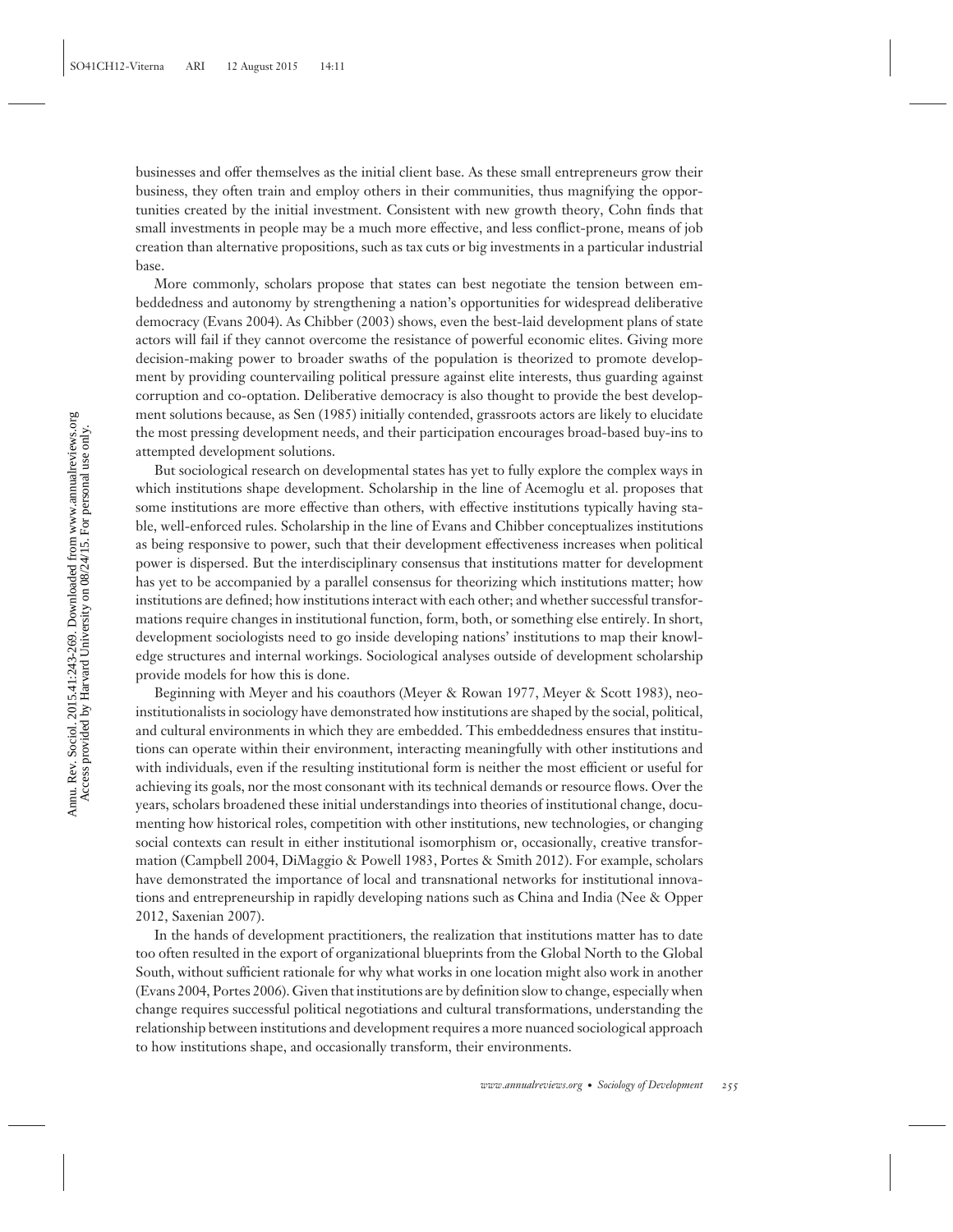#### **Social Mobilizations**

Institutional scholars in development sociology largely agree that political power, more than the projects of hired technocrats, shapes institutional development capacities (Chibber 2003, Evans 2004, Heller & Evans 2010). Unlike technocrats, politically powerful groups can hold states accountable and successfully push for the implementation of preferred policies. Spreading political power across wider swaths of the population, through participatory democracy projects or social mobilizations, is therefore anticipated to be one of the most effective ways to set development priorities that will work in given local contexts.

A number of new studies provide evidence for these claims. Huber & Stephens (2012) find that deepening democratic participation in Latin America has resulted in the election of more left-leaning political parties, which in turn have implemented more equitable state distribution programs. Lee (2007) highlights how labor-based organizations improve good governance crossnationally. Baiocchi et al. (2011) investigate how participatory budgeting projects in Brazil, when successfully implemented, have improved development outcomes and generated unprecedented community participation among area citizens. Agarwala (2013) finds that women's informal worker movements in India have won new rights to state-provided social welfare by leveraging local and transnational partnerships. Yet these scholars also warn that deepening political participation is not always a panacea for creating more horizontal distributions of power. In the process of mediating between multiple and diverse local-level demands, social mobilizations often create stratification systems of their own, reinforcing rather than ameliorating power inequalities at the local level (Baiocchi et al. 2011, Wolford 2010).

Despite the increasing agreement that mobilization matters for development outcomes, development scholars have yet to systematically investigate how such mobilizations occur. Why do some mobilizations seem to arise organically from individuals' interests, and others seem to be carefully coordinated by an outside organization? Do the origins, tactics, and formalization of mobilizations shape their effectiveness for development?

Sociologists' rich tradition of social movement research can help development scholars and practitioners alike understand why people mobilize and how their mobilizations may have both intended and unintended consequences. It also would serve as an important corrective to the current development literature, which tends to see much development work as coming from the top down and often ignores the development work enacted by individuals. Local communities are always dynamically engaged with determining their own development directions, even within the constraints of being resource poor, even in the absence of formal deliberative democracy opportunities, and even given their required subservience to the logic of the development sector (Bob 2005).

Finally, incorporating insights from social movement research can help development scholars understand when participatory actions might retrench rather than extend the political, social, or economic rights of citizens. Because social movements often mobilize around narratives of "who we are" (Polletta 2006, Viterna 2013), their actions may reinforce traditional hierarchies of rights, such as the recent mobilization of Latin American religious groups to successfully remove women's reproductive choices (Viterna 2012). Reinforcements of existing inequalities are sometimes blatant, such as when indigenous group mobilizations claim cultural rights to maintain women's subordinate social position. More often, the reinforcement of existing inequalities is subtle; for example, a deliberative democracy program that prioritizes "women's interests" may ironically serve to reinforce traditional cultural notions of women as caretakers of homes and families. Mobilized groups also compete with each other for cultural influence, material resources, and political power. These competitions could strengthen the existing social divisions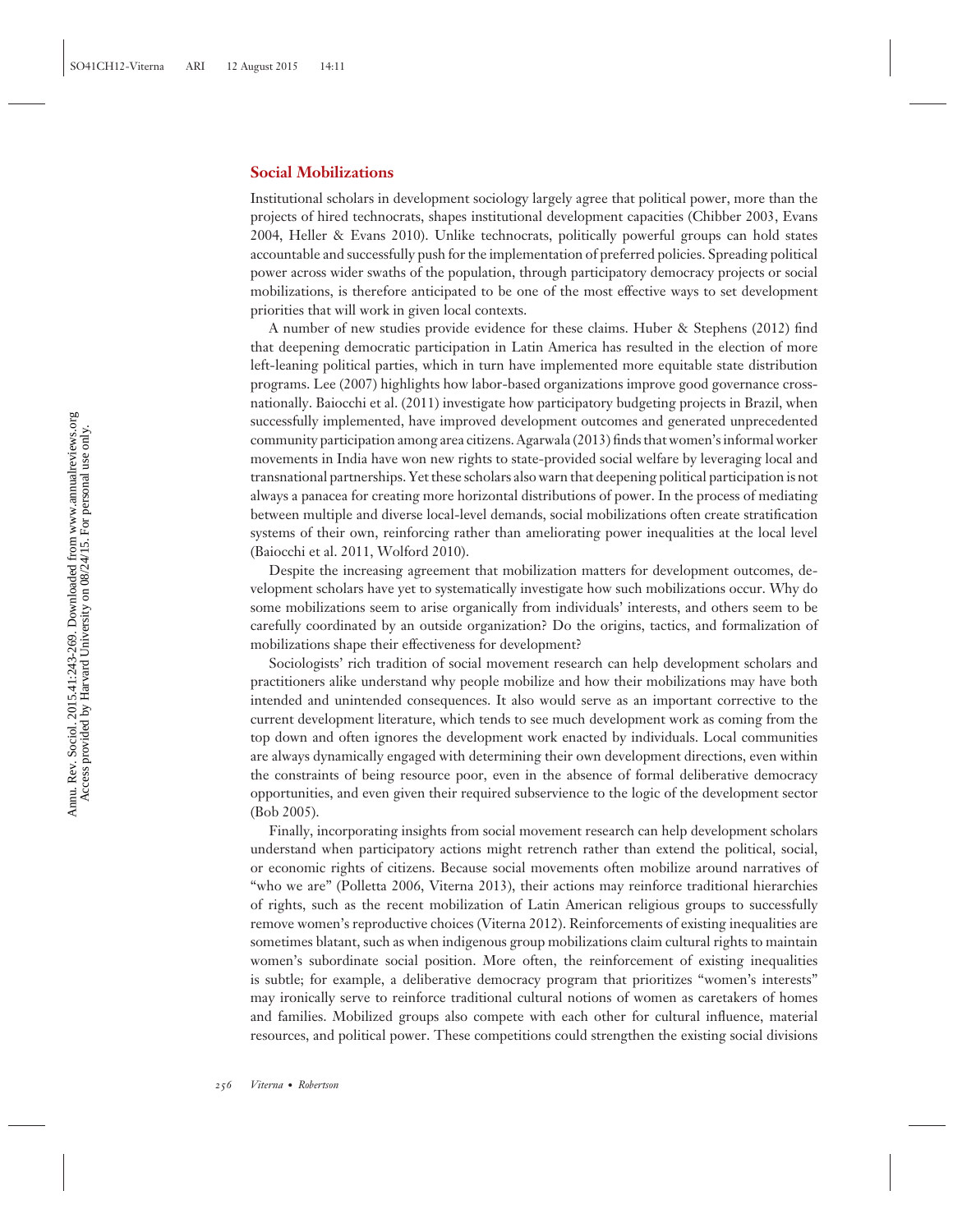found detrimental to development processes by political scientists. In short, social movement scholarship can enhance our understanding of all three consensus factors highlighted above: Social movement analyses can improve knowledge of whether or how institutions are held accountable, which existing social divisions may be exacerbated through identity-based social mobilizations, and whose interests are met under particular development initiatives.

#### **Culture**

If there is indeed an emerging consensus that three factors are especially central to development institutions, social divisions, and human capital—then there must also be a consensus on the centrality of culture. As noted above, institutions are themselves cultural constructs. Patterson (2013) defines institutions as durable knowledge structures, or shared schemata, that define the rules and expectations of recurrent behavior. Institutions vary, from ritualized interactions at the individual level to the large formal organizations within state governments that scholars often study. In general, institutions allow individuals to function together within a society by making our actions intelligible to one another. Understanding the institutional effects on development, and the possibilities for institutional transformation, therefore requires understanding the meanings, norms, and values that constitute all institutional forms.

Development sociologists have already demonstrated how greater attention to the cultural aspects of institutions improves our understanding of social change. For example, Swidler (2013) documented the cultural sources of institutional resilience maintaining chieftaincies in Malawi. Bandelj & Wherry (2011) demonstrate that notions of local identity can determine whether and how new markets evolve. And Patterson (2013) demonstrates through a comparison of Barbados and Jamaica how the effectiveness of state institutions is determined not only by declarative knowledge structures (i.e., the shared knowledge or facts embedded in the institutional form), but also by procedural knowledge structures (i.e., shared understanding of how to use said knowledge and facts). To advance institutional analyses of development, scholars must understand institutions as cultural entities.

Culture also helps us understand behavior as a reflection of an individual's own identity and the identities one is assigned by others. We draw upon stores of shared knowledge about appropriate behavior for "people like me" (e.g., a woman, a farmer, or a Hutu) in any given situation, thus minimizing the conscious thought required to navigate daily interactions. On the one hand, the meanings assigned to these identities determine how social groups are constructed (e.g., by race, ethnicity, class), as well as the strength of the boundaries constructed between those two groups [Lamont 1999 (1992)]. On the other hand, the meanings assigned to individual identity shape both the actions an individual conceives as possible for oneself and the actions others conceive as possible for that individual. Increasing educational opportunities may not have an effect on development outcomes if education is not considered central to an individual's identity. Cultural analyses of development have also demonstrated that aspects of individuals' cultural lives, including social networks and local power hierarchies, affect their health outcomes (Hall & Lamont 2009).

Cultural analyses in development studies would allow scholars to investigate how shared meanings evolve and are consequential for patterning all sorts of social relations—in institutions, in communities, and in transnational space. Including cultural analyses would therefore improve the questions we ask as well as the answers we can uncover. Cultural analyses also help us evaluate the intended and unintended outcomes of development interventions, such as how meanings surrounding condom usage affect efforts to stem the spread of HIV/AIDS (Tavory & Swidler 2009), how educational aspirations are built on young women's identity transformations (Frye 2012), and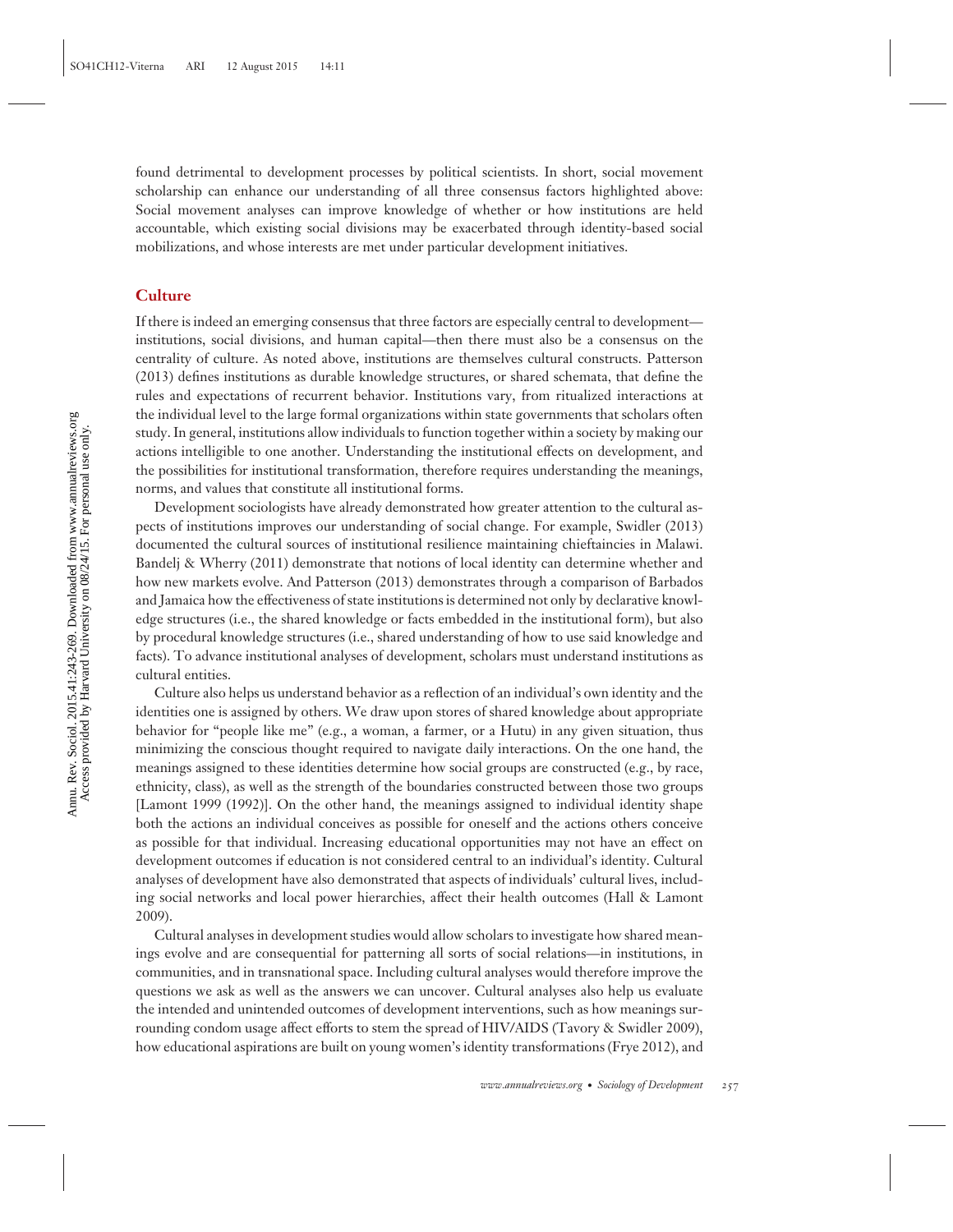whether world culture might sometimes diffuse beyond the elite networks of IGOs and INGOs to also thrive in local villages (T. Hannan, unpublished manuscript).

#### **Inequality**

A long-standing debate in economics and economic sociology is whether there is a trade-off between equality, growth, and development. Do policies that improve equitable distribution of economic resources by default slow economic growth (see Kenworthy 2007 for review)? Recently, even the World Bank (2006) has stated that inequality is detrimental to development, particularly through its negative effects on good governance. Likewise, institutional studies have increasingly highlighted the positive effects of policies and practices that guarantee widespread rights and opportunities, and political scientists are examining how social group divisions can sabotage development gains.

Sociologists' long history of examining multiple forms of inequality (e.g., race, class, gender, sexuality, ethnicity, rural-urban), their intersections, and the broad sets of institutional factors that shape inequality patterns should be central to broadening this historically narrow debate about inequality and growth. For example, recent work on political inequality, such as analyses connecting felon disenfranchisement, deportation, and labor market participation (King et al. 2012, Western 2006) or studies investigating the human consequences of statelessness (Somers 2008), highlights how unequal distributions of political power and cultural status, in addition to unequal distributions of economic opportunities, affect development outcomes.

Development sociologists drawing from the extensive sociological literature on inequality could shed light on any number of increasingly urgent development questions. For example, when violent crime increases in a nation, it is often theorized to generate economic losses (e.g., lost investment, lost tourism) as well as tragic setbacks in health and education. In El Salvador, for example, parents in some neighborhoods report not sending their children to school because gang violence makes school attendance dangerous. Efforts to combat crime through more effective institutions seldom seem to stem the tide. However, if sociologists were to increasingly investigate how institutions formalize, and sometimes exacerbate, existing social hierarchies, they might better understand the relationship between institutions and the problems they are expected to resolve. For example, when the police and the courts systematically ignore certain forms of crime—like gender- or sexualitybased crimes—to focus on "bigger" questions of gang activities, might they be unintentionally creating communities in which gang violence is especially likely to thrive? Understanding how institutions at the local, national, and transnational levels shape multiple forms of inequality, and understanding the intersecting effects of those inequalities, is necessary to determine whether and how institutions can improve development.

#### **Evaluation**

Programmatic evaluation has never been a focus of sociologists, but it is increasingly the gold standard among development practitioners. Indeed, policy makers now increasingly call for development interventions and policy decisions to be based on evidence (see, e.g., White House 2013) and to be submitted to "monitoring and evaluation" during and after their implementation (World Bank 2004). As a result, practitioners frequently partner with scholars, especially in microeconomics, policy, or business programs, to determine the best methods of evaluation. The intent is to ensure that interventions achieve their desired goal, in part to guarantee to funders that their investments are making a difference. Proponents argue that careful evaluations, ideally based on RCTs comparing a treatment community with a control community, are the best ways to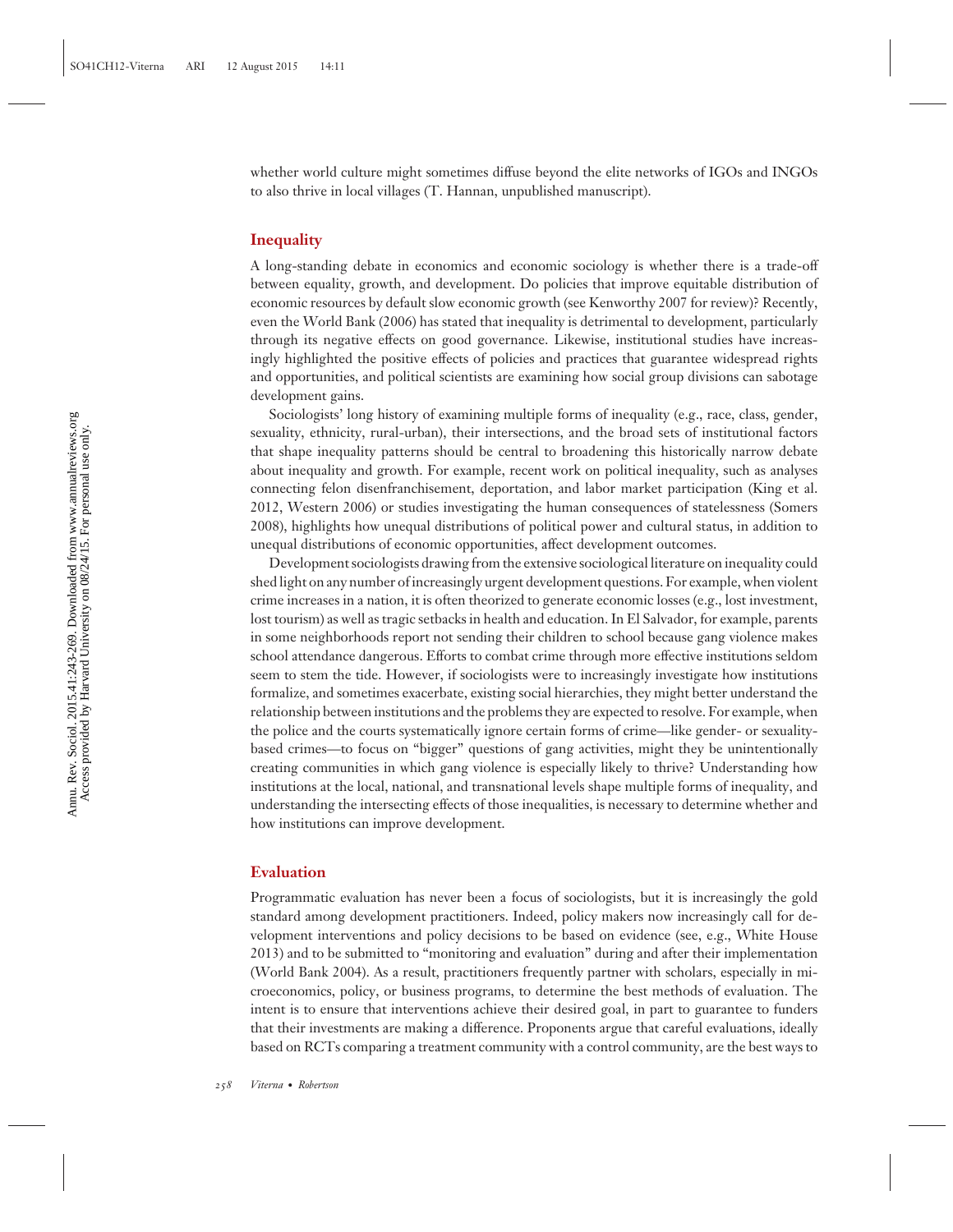ensure that real change is achieved. We appreciate that RCT projects are highly transparent about why one community, but not another, was chosen for a development intervention—a welcome change from the opaqueness that has historically surrounded decisions of where to locate development projects. Yet, as noted above, scholars have raised concerns that the politics of evaluation may come into play when selecting development programs, such that "what can we test" rather than "what can we change" determines interventions (Picciotto 2012, Ravallion 2009).

Sociological insights into evaluation raise additional questions (Lamont 2012). Sociologists have long understood that measurement is a fundamentally social process (Duncan 1984). Societies choose to measure what they already value, and the kind of measures they develop determines how much value is given to an object or a process in relation to others. Evaluation always requires categorization, a process that can create or reinforce boundaries between groups, ideas, or practices. Evaluations also imply valuations and thus can create, change, or reinforce hierarchies. Studies show that how objects are valued varies by cultural context (Fourcade 2011) and institutional practices and pressures (Kalev et al. 2006). As scholars who regularly have our own work evaluated by others, we appreciate that evaluation is influenced by the taste and the disciplinary worldview of the reviewers (Lamont 2009).

Similar processes of evaluation must occur in development studies: Scholars and practitioners must value some kinds of development outcomes more than others, and the measurements they choose largely determine which policies and interventions are deemed successful and which populations or problems are deemed especially worthy of interventions. All these decisions are predicated on the worldview of the assessor, and they are consequential for the implementation and analysis of development policies and practices within states, IGOs, and NGOs.

Evaluations of development programs typically study intended consequences but have little incentive to look at unintended consequences. Funding and political pressures create incentives for implementing successful projects. Nevertheless, success for a majority might imply negative consequences for a minority. Whether such complex outcomes are captured and understood will fundamentally affect our understanding of development theory and development practice, but this depends largely on the evaluation design. Evaluations are also consequential for development in how they choose to measure and value outcomes in the first place. What are the consequences of measuring an intervention against a nonintervention rather than against some sort of external criteria? Whose evaluations are given priority? And what new policies or programs do evaluations inspire?

Increasing attention to how development is evaluated would improve scholarly understandings of how institutions and targeted development interventions affect social outcomes. Sociological work in this area would help development scholars make visible and explicit the preferred criteria of evaluation, the consequences of the evaluation process itself, and how evaluation is shaped by what data are available in the first place.

#### **A Sociological Perspective on Development**

As documented above, a new consensus among development scholars in several disciplines is emerging: Development is best explained by analyzing how a few key factors evolve across variable national and subnational contexts. Three of these key factors are institutions, social divisions, and questions of human growth. In this section, we argued that sociology's historical focus on whether, how, and why social patterns vary across communities puts us in a privileged position from which to theorize and analyze these key development factors. We have further suggested that development sociologists could do more to bring insights from other areas of sociology to bear on development scholarship. This is not a call to simply apply theories developed in Western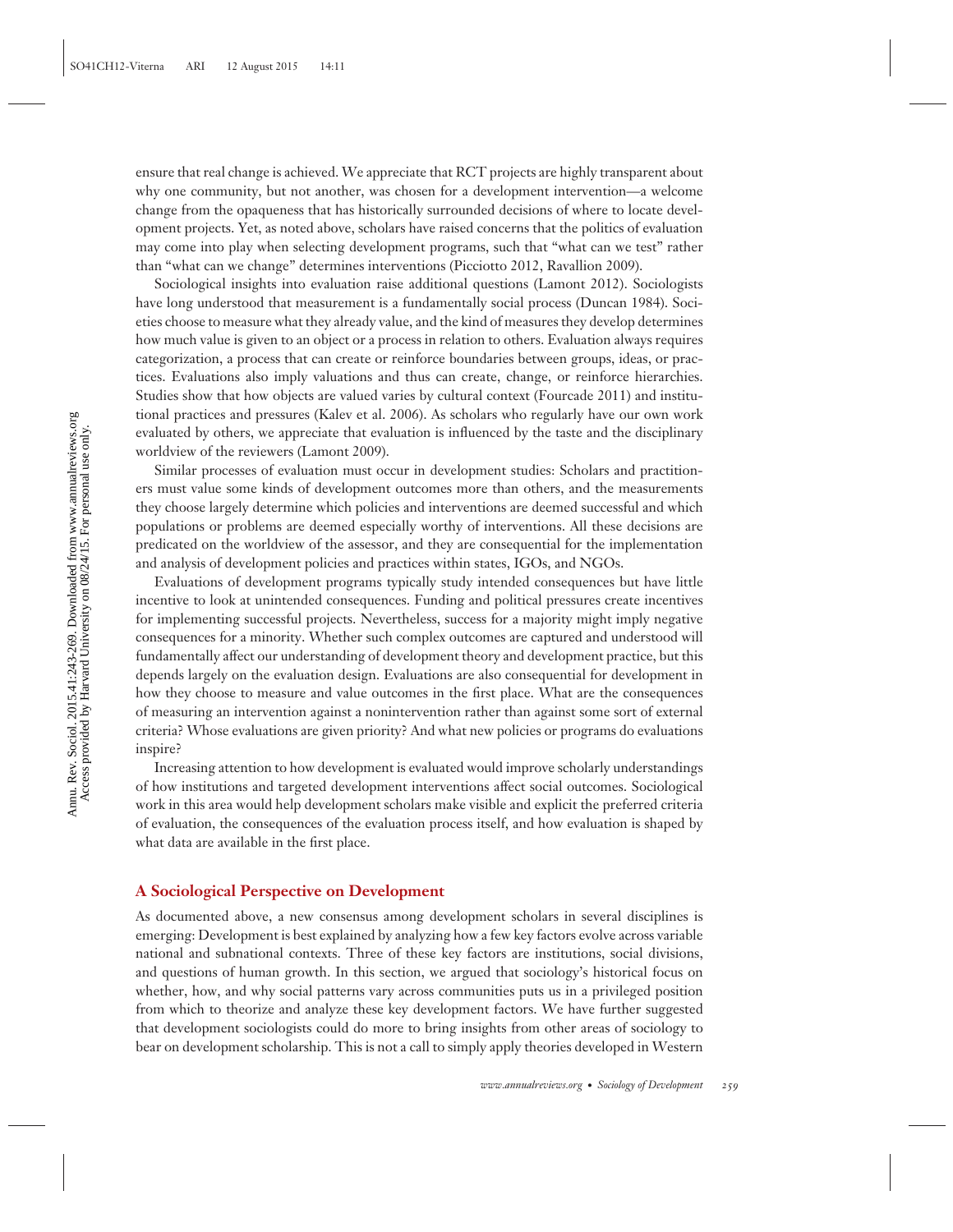nations to similar questions in developing countries. Rather, this is a call for development scholars to engage deeply with the work of, for example, neo-institutional sociologists, social movement sociologists, or cultural sociologists, inter alia, to expand the kinds of questions we ask and the theories we can develop about how social transformation occurs. Regretfully, space constraints prevent us from reviewing other important development factors arising in the interdisciplinary literature (e.g., the importance of the environment, or migration, for development processes) and other potential areas for sociological innovation in development studies (e.g., network analyses; transnational perspectives). However, we hope the above review demonstrates sufficiently how the new emerging consensus in development theory provides an important opening for the integration of an increasingly sociological approach to development scholarship.

#### **THE MISSING "DEVELOPMENT" IN DEVELOPMENT STUDIES**

For decades, development scholars have debated the best targets for development interventions. Should development practitioners aim to reform states, open markets, strengthen civil society, build infrastructure, reduce inequality, or some combination thereof? We conclude our review by arguing that these approaches have insufficiently investigated another important player that may require reform: the development sector itself.

The development sector is a huge, growing, transnational field composed of a highly diverse set of actors. Development practitioners work in local, state, and national governments; in massive IGOs or INGOs; in small, community-based development organizations; and even in transnational do-it-yourself development initiatives. Despite this diversity of actors and resources, the field appears united by several shared sets of best-practice narratives and relatively consistent tactical repertoires. At minimum, this field is composed of tens of thousands of organizations, often linked transnationally, and it spends more than US\$250 billion annually with the specific goal of influencing development outcomes.1 At the local level, development actors are often a major source of employment, as well as an important provider of education, food, resources, and political capital in impoverished communities around the world.

Yet the implications of the development field for local communities have yet to be systematically evaluated. At a more macro level, numerous scholars have argued that development aid overwhelmingly fails to reduce poverty or address the underlying power inequalities it targets (Easterly 2006, Ferguson 1990, Jackson 2005, Li 2007). At the meso level, scholars of humanitarianism have documented how organizational priorities, more than people's on-the-ground needs, shape the actions of NGOs (Bob 2005, Krause 2014). But even conceding that official development aid has done little to promote national economic growth, we suggest that the development field's extensive, transnational expansion into impoverished communities is nevertheless highly consequential for the lived experiences of the individuals who reside in those communities. Understanding how the presence of development actors in local communities may transform

<sup>1</sup>In 2007, Kharas (2007a) estimated that there are 233 multilateral development agencies, several hundred international NGOs, and tens of thousands of national NGOs (not including community-based organizations); whereas aid grows incrementally, the number of NGOs grows exponentially. Authors' estimate of financing is based on the following calculations. In 2012, official development aid from DAC (Development Assistance Committee) countries within the OECD reached US\$125.6 billion (OECD 2013). In 2013, official development aid was estimated at US\$16.3 billion for non-DAC countries (OECD 2015). In 2011, US foundations gave an estimated US\$46.9 billion (Lawrence 2012). And in 2007, the Brookings Institution estimated that private giving by INGOs totaled between US\$58 billion and US\$68 billion annually (Kharas 2007b). In all this amounts to US\$256.8 billion. This estimate is likely very conservative; in addition to relying on old data in sectors where giving has been increasing over the past decade, the estimate excludes any foundation giving outside the United States and any estimate of bilateral or domestic NGO giving.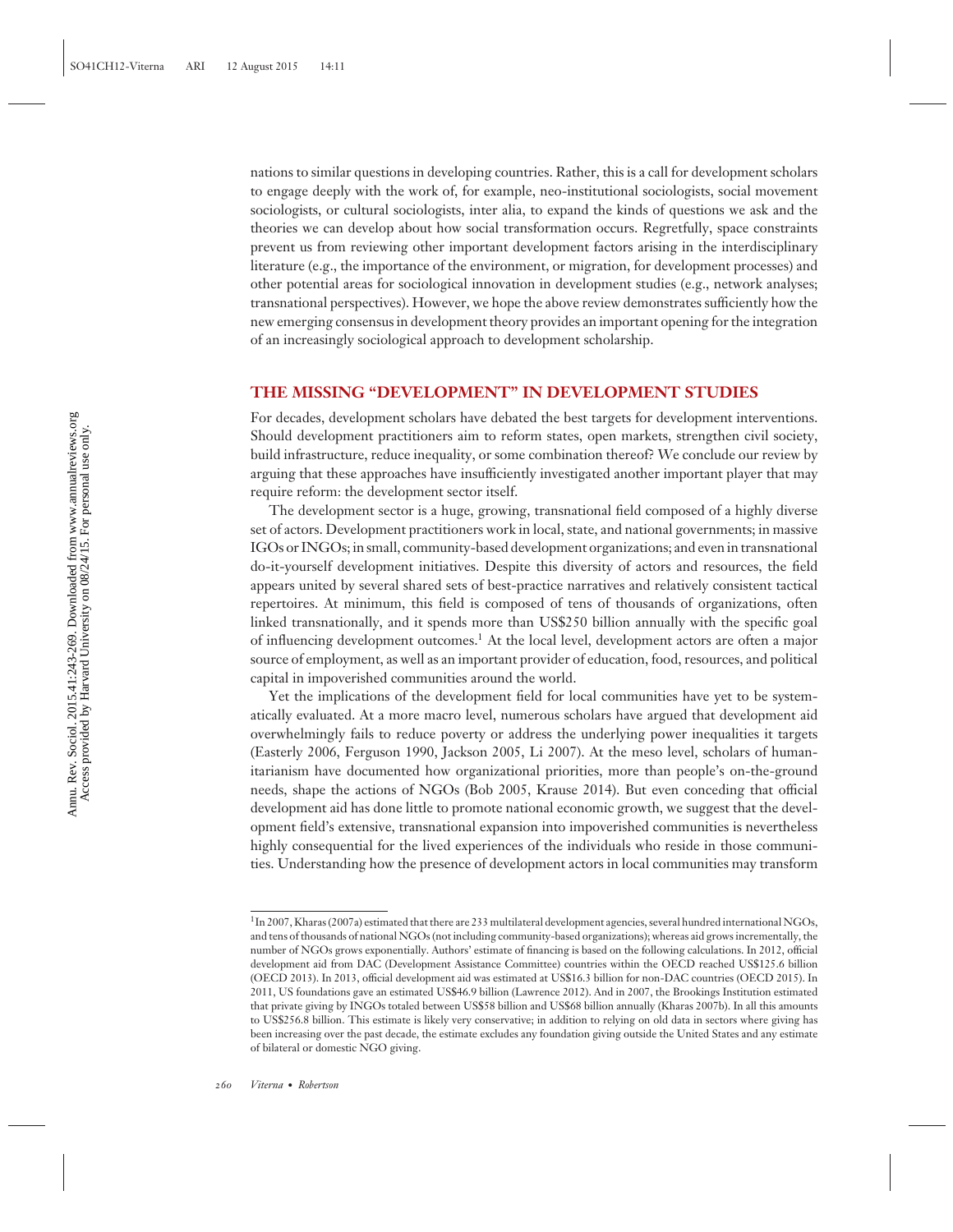institutions, survival strategies, mobilization processes, and inequalities should therefore be a central component of development studies.

To begin, we argue that development as a field is not well captured in current analyses. Scholars often refer to NGO actors within the development field as civil society, a term that typically connotes associations or organizations that, by definition, reflect community interests and advocate for those interests to the state (Viterna et al. 2015). Yet the term civil society poorly captures the complexity of NGO actions. In many impoverished communities around the world, NGOs may act more like states than like civil society. They may be more likely than the state to provide clean water, design school curriculums, organize local government structures, or distribute health services. As central powerholders in impoverished communities, NGOs are just as likely to become the target of civil society demands as to be the vehicle carrying those demands to the state. Indeed, one important new trend in the development field (an emerging best practice) is an increasing expectation that development projects be carried out through partnerships with government institutions, further blurring the line between development organizations and government institutions (Bräutigam & Segarra 2007).

Yet to suggest that development actors are state-like actors is also problematic. Although some development organizations reside inside state institutions, most have no constitutional obligation to provide services to a particular community, no formal political position from which to exercise power, and no requirement to stay engaged with the community they are serving any longer than their organizational needs deem necessary or their funding priorities allow (Watkins et al. 2012).

Development actors are therefore local powerholders that can define for themselves whether and how to be accountable to the people they serve. At present, scholars have theoretical tools to help them understand how communities mobilize to leverage demands against states, and we have theoretical tools to help us understand when and how states might respond to those demands. However, we have yet to theorize whether and how communities mobilize to target development actors (including NGOs) with their requests. Nor do we understand the factors that might determine which communities are most successful in winning projects or opportunities from development actors (but see Bob 2005), or whether competition over these scarce NGO resources may result in new or different social divisions. Development actors therefore are not well captured either by studies of states or by studies of civil society; the field requires analysis as an entity of its own.

Scholars have of course already demonstrated how development actors are consequential for a wide variety of complex development outcomes. For example, studies find that intergovernmental finance institutions helped reshape national economic practices and institutional structures in developing nations (e.g., Babb 2001, Chorev & Babb 2009). World polity scholars demonstrate that the increasingly dense, transnational network ties between states and INGOs are associated with significant changes in development outcomes at the national level, such as educational attainment, environmental outcomes, and scientific developments (Schofer 2003, Schofer & Hironaka 2005, Schofer & Meyer 2005). Development actors influence how well a nation is able to stem the transmission of HIV/AIDS (Robinson 2011) or the spread of local-level conflict and violence (Barron et al. 2011). Development actors have also transformed individuals by increasing their social capital (Sanyal 2009) and changing their entrepreneurial ideals (Swidler & Watkins 2009). Organizations such as the Poverty Action Lab (**<http://www.povertyactionlab.org/policy-lessons>**) provide scores of evidence demonstrating how particular development interventions have increased student learning, improved agricultural outputs, and reduced child mortality, among others.

Yet development scholars are only beginning to unpack the complexities of how local contexts shape the outcomes of development interventions. Because development interventions often clash with local cultural meanings, it is difficult to predict whether individuals will use condoms (Tavory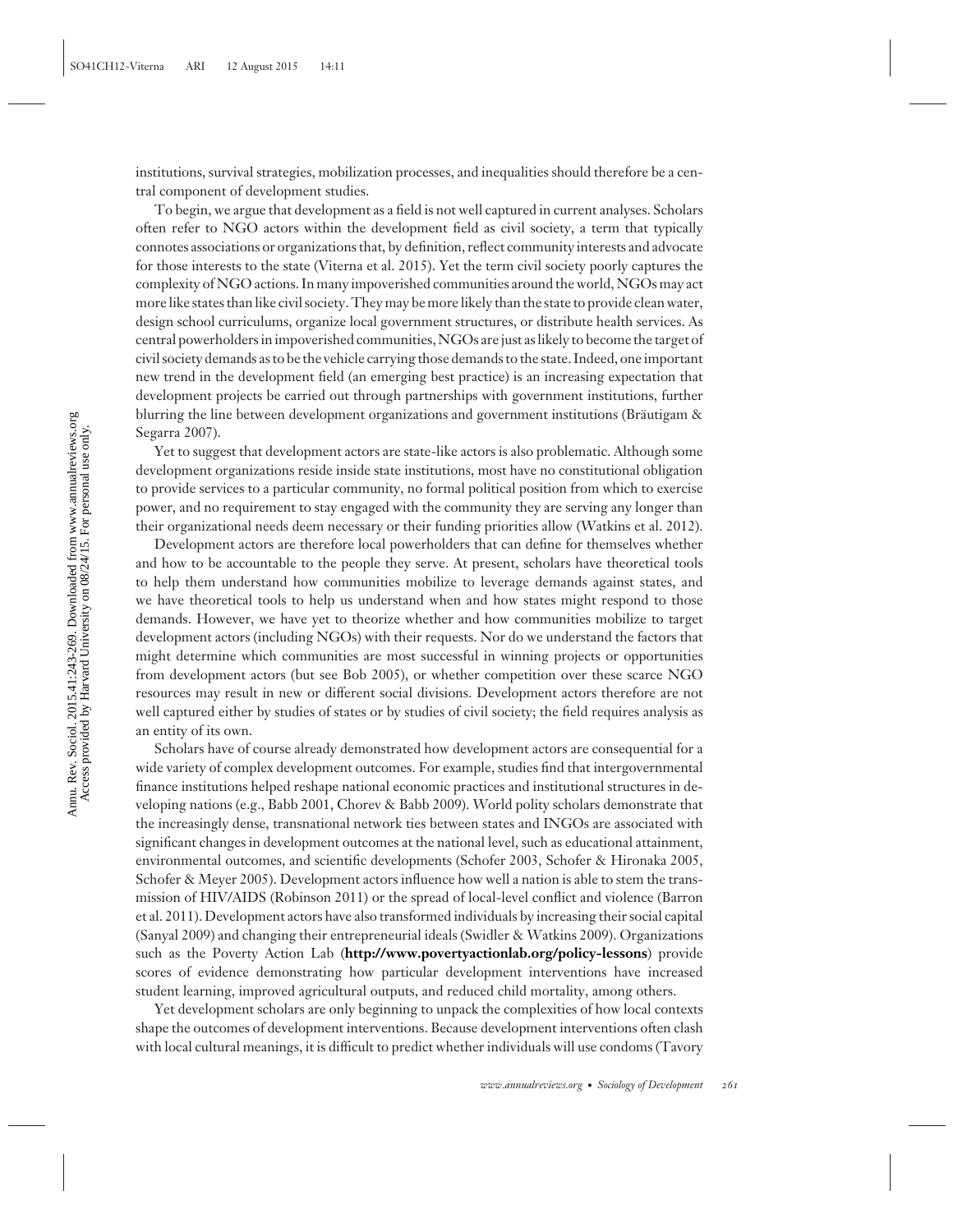& Swidler 2009), engage in transactional sex (Swidler & Watkins 2007), or gain the knowledge desired by development actors from attending trainings (Watkins & Swidler 2012). In Tanzania, Dill (2013) finds that development projects aimed at increasing local people's power (through the best practice of community-driven development) had the unexpected outcome of increasing the states' power and authority over local communities. Watkins & Swidler (2012) conclude that whether international efforts support or impede existing local efforts at HIV prevention has more to do with how the conflicting interests and worldview of the various actors (e.g., donors, brokers, villagers) get resolved than with what works for HIV/AIDS prevention more generally.

Despite critics' regular claims that development as a field has failed to significantly improve the quality of life of the world's poorest communities, the reality is that development actors do transform the institutions, social divisions, and human capital of individuals in developing nations in influential—if not necessarily good or bad—directions. Indeed, although some development actors send development prescriptions from the Global North to the Global South, the negotiations between politicians, technocrats, and other development actors determine whether developing governments will accept, reject, or modify the proposed development prescriptions (Robinson 2012). As states are increasingly willing to partner with development actors to deliver health care (Kamat 2003), operate educational programs (Clough 2013), and develop systems of participatory budgeting (Gibson 2012), it is logical to conclude that development field actors' influence in shaping the policies and practices of developing governments will only continue to grow.

We encourage the expansion of this scholarship in two directions. First, analyses of the intended and unintended consequences of local development interventions must extend beyond culture to also examine the effects of the development field on other social patterns, including local-level inequality, social mobilization practices, and questions of state legitimacy and capacity, among others. To illustrate, we know very little about how local development interventions may reshape local patterns of inequality. Development organizations commonly report that they "built 80 schools" or "established 50 village councils," but they seldom discuss how they chose where to build schools or establish village councils. Meanwhile, scholars and practitioners alike typically study the consequences of those schools or village councils at the point of their delivery, but fail to examine the potential consequences to those who failed to win the development project. If one village's children are recipients of a new educational program, how does that affect the employment, migration, or life chances of children in a neighboring village who suddenly find that their relative education has declined in the local region's labor market? Likewise, although a few scholars have provided excellent examples of how communities organize to attract nonstate development assistance (Bob 2005, Stewart 2012), we know little about how the process of securing those resources might create competition instead of cooperation between or within communities, or how such competition might in turn affect a community's mobilization potential. Furthermore, if communities increasingly turn to NGOs for clean water or educational opportunities, how might that affect their views of state legitimacy? In short, rather than simply evaluate whether development actors accomplish what they promise, scholars must also evaluate how the very presence of development actors may affect any number of social processes critical for development, often in unintended or unforeseen ways.

Second, we believe that development scholarship would benefit from data collection efforts aimed at mapping the development field more generally to better understand its consistencies and contradictions. How are the actors distributed across space, both geographical (e.g., Africa or Latin America) and institutional (e.g., states, INGOs, or local NGOs)? How do development actors make decisions about which projects to implement (e.g., health or gender) and where to implement them (e.g., Village A or Village B)? How much overlap in tactics, goals, and outcomes exists between counterhegemonic organizations and more mainstream development organizations that also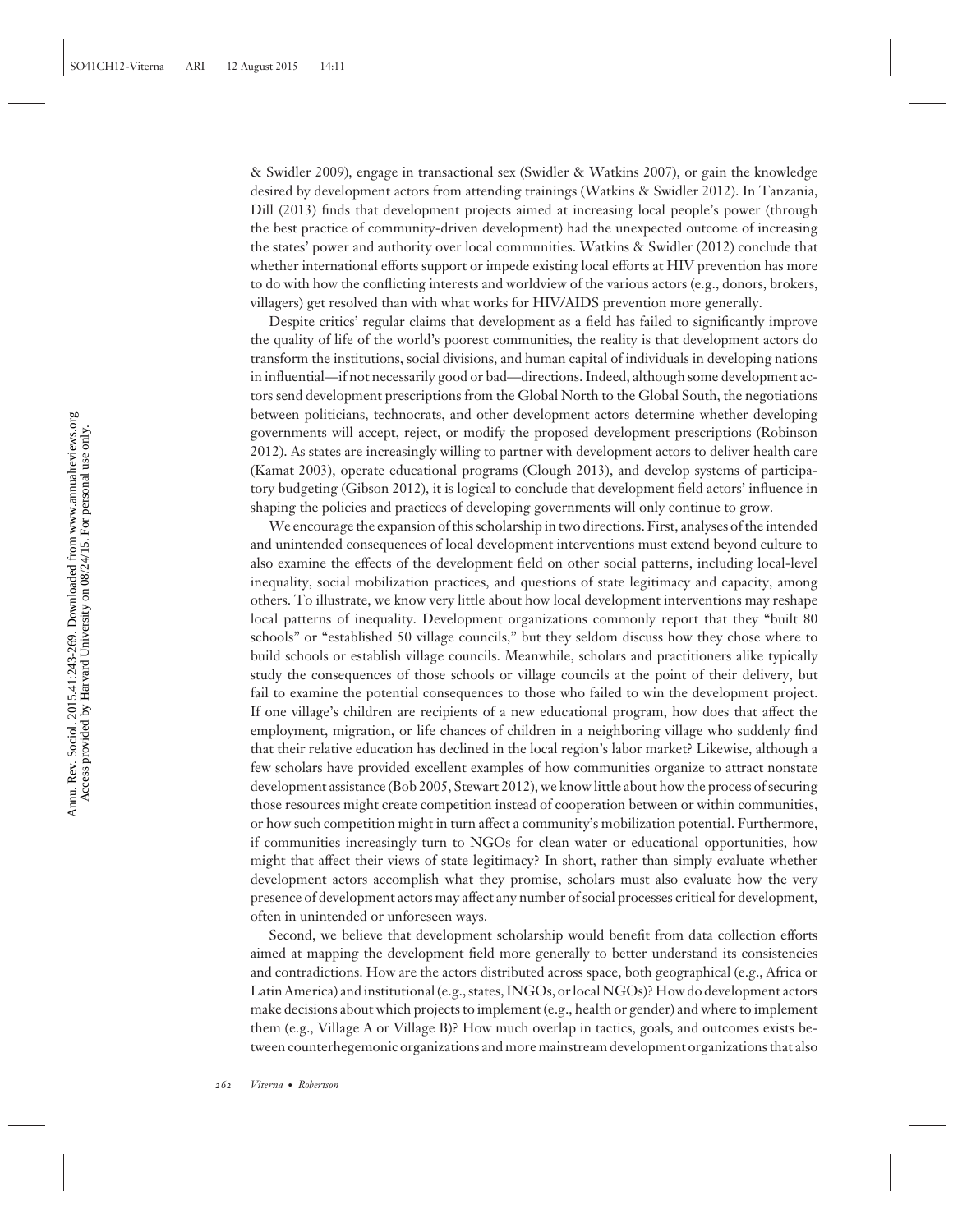prioritize the political mobilization of local citizenry? How do the logics or best practices of the field emerge, and how consistent, or competitive, are these narratives across organizations, from the highly transnational to the exclusively local? What organizational factors (e.g., religious versus secular missions) might account for variations in projects and resources?Where does funding initiate, and through which organizations does it travel before reaching the intended recipients? What coalitions are formed, both horizontally and vertically, and how might these affect transnational development agendas? Most centrally, how do these variations in the field affect the lived experiences of the individuals on the ground, who often look to development actors for social provision?

Although our knowledge of humanitarian organizations is growing, development scholarship has yet to seriously analyze the effects of this massive field of actors on the lived experiences of individuals in developing nations. Cultural sociologists have begun the discussion. Future research must examine why some communities are more successful than others at attracting development assistance. We must also examine how the fluctuating packages of assistance available to a community in turn shape the way that community mobilizes, the way it governs itself, and its internal distribution of wealth and opportunities, as well as how its wealth and opportunities compare with those of its neighbors.

#### **CONCLUSIONS**

Sociologists were central figures in the evolution of development studies, and sociological insights have regularly pushed the development field to view traditional problems from new perspectives. It is unfortunate, then, that sociologists became somewhat marginalized in debates about the best way to do development. In this review, we have argued that the new interdisciplinary consensus in development theory—a consensus that both capabilities and economic growth matter, and that institutions, social divisions, and human growth are central factors for understanding development disparities—puts sociologists in a privileged position to contribute to the conversation. It is perhaps not surprising, then, that sociological research on social change has begun to once again consolidate around the idea of development. The Section on the Sociology of Development is at this writing the fastest-growing section in the American Sociological Association; the University of California is launching a new journal titled *Sociology of Development*; and a new generation of scholars are increasingly identifying themselves as development specialists, while the torchbearers of the earlier decades are returning again to development questions. As sociological insights into institutions, mobilization, culture, inequality, and evaluation are increasingly brought to the analysis of development process and development practice, the result will be a fuller understanding of the complexity of development transformations, as well as a more integrated, coherent explanation of key sociological issues such as poverty, inequality, and power at local, national, and transnational levels.

#### **DISCLOSURE STATEMENT**

The authors are not aware of any affiliations, memberships, funding, or financial holdings that might be perceived as affecting the objectivity of this review.

#### **ACKNOWLEDGMENTS**

We thank Marty Whyte, Michael Woolcock, Rae Blumberg, Michele Lamont, Julian Go, Jason Beckfield and an anonymous reviewer for reading earlier versions of this article and providing excellent comments. We thank Orlando Patterson, Frank Dobbin, David Brady, Samuel Cohn, Gregory Hooks, Andrew Jorgenson, Sherine Jayawickrama, Kathleen Fallon, Amy Hite, Beth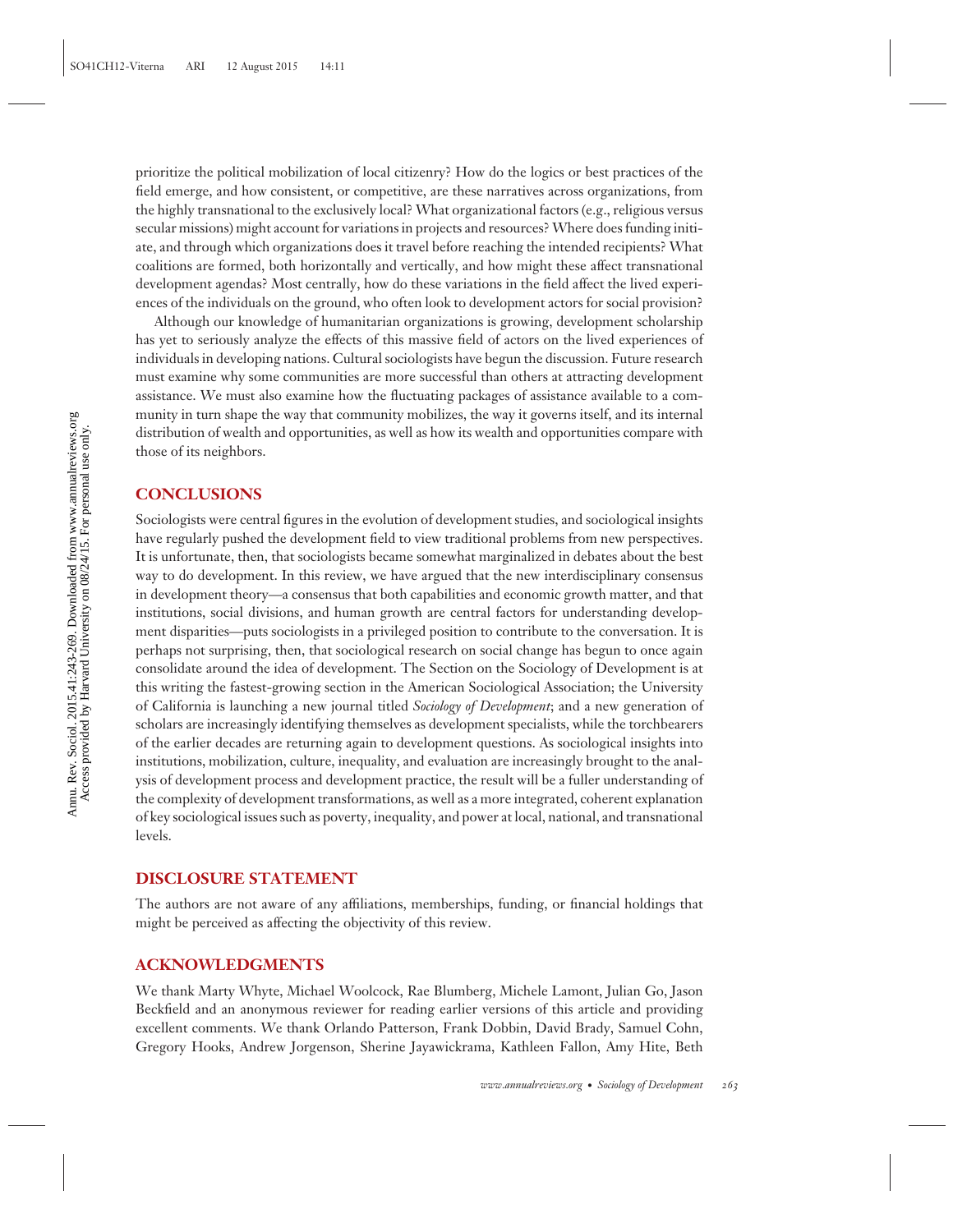Truesdale, Thomas Hannan, Ann Swidler, and Jeff Swindle for contributing their insights during the writing process.

#### **LITERATURE CITED**

- Acemoglu D, Johnson S, Robinson J. 2001. The colonial origins of comparative development: an empirical investigation. *Am. Econ. Rev.* 91:1369–401
- Acemoglu D, Johnson S, Robinson J. 2002. Reversal of fortune: geography and institutions in the making of the modern world income distribution. *Q. J. Econ.* 118:1231–94
- Afshar H, Dennis C, eds. 1992. *Women and Adjustment Policies in the Third World*. London: Palgrave Macmillan
- Agarwala R. 2013. *Informal Labor, Formal Politics, and Dignified Discontent in India*. New York: Cambridge Univ. Press

Alderson A, Beckfield J. 2004. Power and position in the world city system. *Am. J. Sociol.* 109:811–51

- Alesina A, Baqir R, Easterly W. 1999. Public goods and ethnic divisions. *Q. J. Econ.* 114(4):1243–84
- Amsden A. 1989. *Asia's Next Giant: South Korea and Late Industrialization*. New York: Oxford Univ. Press
- Babb S. 2001. *Managing Mexico: Economists from Nationalism to Neoliberalism*. Princeton, NJ: Princeton Univ. Press
- Babb S. 2005. The social consequences of structural adjustment: recent evidence and current debates. *Annu. Rev. Sociol.* 31:199–222
- Baiocchi G, Heller P, Silva MK. 2011. *Bootstrapping Democracy: Transforming Local Governance and Civil Society in Brazil*. Stanford, CA: Stanford Univ. Press
- Bandelj N, Wherry F. 2011. Introduction: an inquiry into the cultural wealth of nations. In *The Cultural Wealth of Nations*, ed. N Bandelj, F Wherry, pp. 1–22. Stanford, CA: Stanford Univ. Press
- Banerjee AV, Duflo E. 2011. *Poor Economics: A Radical Rethinking of the Way to Fight Global Poverty*. New York: Public Affairs
- Barron P, Diprose R, Woolcock M. 2011. *Contesting Development: Participatory Projects and Local Conflict Dynamics in Indonesia*. Hartford, CT: Yale Univ. Press
- Bates R. 1981. *Markets and States in Tropical Africa: The Political Basis of Agricultural Policies*. Berkeley: Univ. Calif. Press
- Benería L, Feldman S, eds. 1992. *Unequal Burden: Economic Crises, Persistent Poverty, and Women's Work*. Boulder, CO: Westview
- Bertrand M, Karlan DS, Mullainathan S, Shafir E, Zinman J. 2005. *What's psychology worth? a field experiment in the consumer credit market*. Work. Pap. 11892. Natl. Bur. Econ. Res.
- Blumberg RL. 1984. A general theory of gender stratification. *Sociol. Theory* 2:23–101
- Blumberg RL, Rakowski CA, Tinker I, Montean M, eds. 1995. *Engendering Wealth and Well-Being: Empowerment for Global Change*. Boulder, CO: Westview Press
- Bob C. 2005. *The Marketing of Rebellion: Insurgents, Media, and International Activism*. Cambridge, UK: Cambridge Univ. Press
- Boserup E. 1970. *Women's Role in Economic Development*. London: Allen & Unwin
- Brady D, Beckfield J, Zhao W. 2007. The consequences of economic globalization for affluent democracies. *Annu. Rev. Sociol.* 33:313–34
- Bräutigam D, Segarra M. 2007. Difficult partnerships: the World Bank, states, and NGOs. Lat. Am. Polit. Soc. 49(4):149–81
- Campbell J. 2004. *Institutional Change and Globalization*. Princeton, NJ: Princeton Univ. Press

Cardoso FH, Faletto E. 1979. *Dependency and Development in Latin America*. Berkeley: Univ. Calif. Press

- Chant S. 1995. *Women-Headed Households: Diversity and Dynamics in the Developing World*. London: Macmillan
- Chase-Dunn C. 1975. The effects of international economic dependence on development and inequality: a cross-national study. *Am. Sociol. Rev.* 40:720–38
- Chibber V. 2003. *Locked in Place: State-Building and Late Industrialization in India*. Princeton, NJ: Princeton Univ. Press
- Chorev N, Babb S. 2009. The crisis of neoliberalism and the future of international institutions: a comparison of the IMF and the WTO. *Theory Soc*. 38:459–84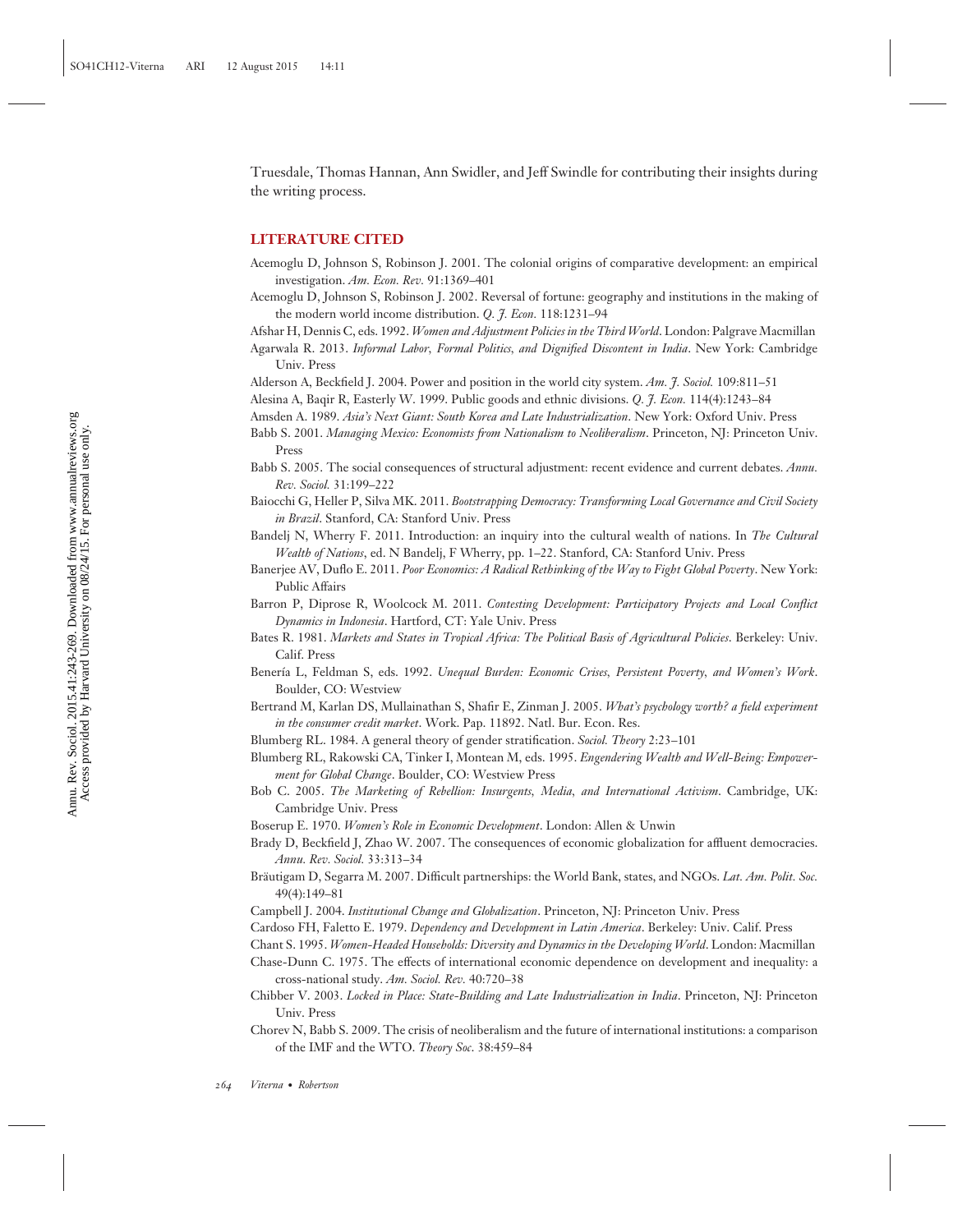- Clough E. 2013. *Crowding out the state? NGO and government service provision in India*. Diss. Prospectus, Harvard Univ.
- Cohn S. 2012. *Employment and Development Under Globalization: State and Economy in Brazil*. New York: Palgrave Macmillan
- Collier P. 1989. *Women and Structural Adjustment*. Oxford, UK: Oxford Univ. Press

Deaton A. 2010. Instruments, randomization, and learning about development. *J. Econ. Lit.* 48(2):424–55

- Duflo E, Kremer M, Robinson J. 2009. *Nudging farmers to use fertilizer: theory and experimental evidence from Kenya*. Work. Pap. 15131, Natl. Bur. Econ. Res.
- Duncan OD. 1984. *Notes on Social Measurement: Historical and Critical*. New York: Russell Sage
- Easterly W. 2006. *The White Man's Burden: Why the West's Efforts to Aid the Rest Have Done So Much Ill and So Little Good*. New York: Penguin
- ECLAC (Econ. Comm. Lat. Am. Caribb.). 1990. *Changing Production Patterns with Social Equity: The Prime Task of Latin American and Caribbean Development in the 1990s*. Santiago, Chile: ECLAC

Elson D, Pearson R. 1981. Nimble fingers make cheap workers: an analysis of women's employment in Third World export manufacturing. *Fem. Rev.* 7:87–107

Engerman SL, Sokoloff KL. 2008. Debating the role of institutions in political and economic development: theory, history, and findings. *Annu. Rev. Polit. Sci.* 11:119–35

- ESCAP (Econ. Soc. Comm. Asia Pac.). 1990. *Restructuring the Developing Economies of Asia and the Pacific in the 1990s*. New York: United Nations
- Evans PB. 1979. *Dependent Development: The Alliance of Multinational, State, and Local Capital in Brazil*. Chicago: Univ. Chicago Press
- Evans PB. 1995. *Embedded Autonomy: States and Industrial Transformation*. Princeton, NJ: Princeton Univ. Press
- Evans PB. 1997. The eclipse of the state? Reflections on stateness in an era of globalization. *World Polit.* 50(1):62–87
- Evans PB. 2004. Development and institutional change: the pitfalls of monocropping and the potentials of deliberation. *Stud. Comp. Int. Dev.* 38(Winter):30–52
- Evans PB. 2010. Constructing the 21st century developmental state: potentialities and pitfalls. In *Constructing a Democratic Developmental State in South Africa*, ed. O Edigheji, pp. 37–58. Cape Town, S. Afr.: HSRC Press
- Feldman S. 2001. Exploring theories of patriarchy: a perspective from contemporary Bangladesh. *Signs* 26(4):1097–127
- Ferguson J. 1990. *The Anti-Politics Machine: Development, Depoliticization, and Bureaucratic Power in Lesotho*. Cambridge, UK: Cambridge Univ. Press
- Fernandez-Kelly MP. 1994. Broadening the scope: gender and international economic development. In *Comparative National Development*, ed. D Kincaid, A Portes, pp. 143–68. Chapel Hill: Univ. North Carolina Press
- Firebaugh G. 1992. Growth effects of foreign and domestic investment. *Am. J. Sociol.* 98(1):105–30
- Fligstein N, McAdam D. 2012. *A Theory of Fields*. New York: Oxford Univ. Press
- Fourcade M. 2011. Cents and sensibility: economic values and the nature of "nature" in France and America. *Am. J. Sociol.* 116(6):1721–77
- Frank AG. 1969. *Latin America: Underdevelopment or Revolution*. New York: Monthly Review
- Frye M. 2012. Bright futures in Malawi's new dawn: educational aspirations as assertions of identity. *Am. J. Sociol.* 117(6):1565–624
- Furubotn EG, Richter R. 2005 (1997). *Institutions and Economic Theory*. Ann Arbor: Univ. Michigan Press
- Gereffi G. 1989. Rethinking development theory: insights from East Asia and Latin America. *Sociol. Forum* 4(4):505–33
- Gereffi G. 1996. Global commodity chains: new forms of coordination and control among nations and firms in international industries. *Compet. Change* 1(4):427–39

Cornia G, Jolly R, Stewart F, eds. 1987. *Adjustment with a Human Face*. Oxford, UK: Clarendon

Dill B. 2013. *Fixing the African State: Recognition, Politics, and Community Based Development in Tanzania*. New York: Palgrave Macmillan

DiMaggio PD, Powell WW. 1983. The iron cage revisited. *Am. Sociol. Rev.* 48:147–60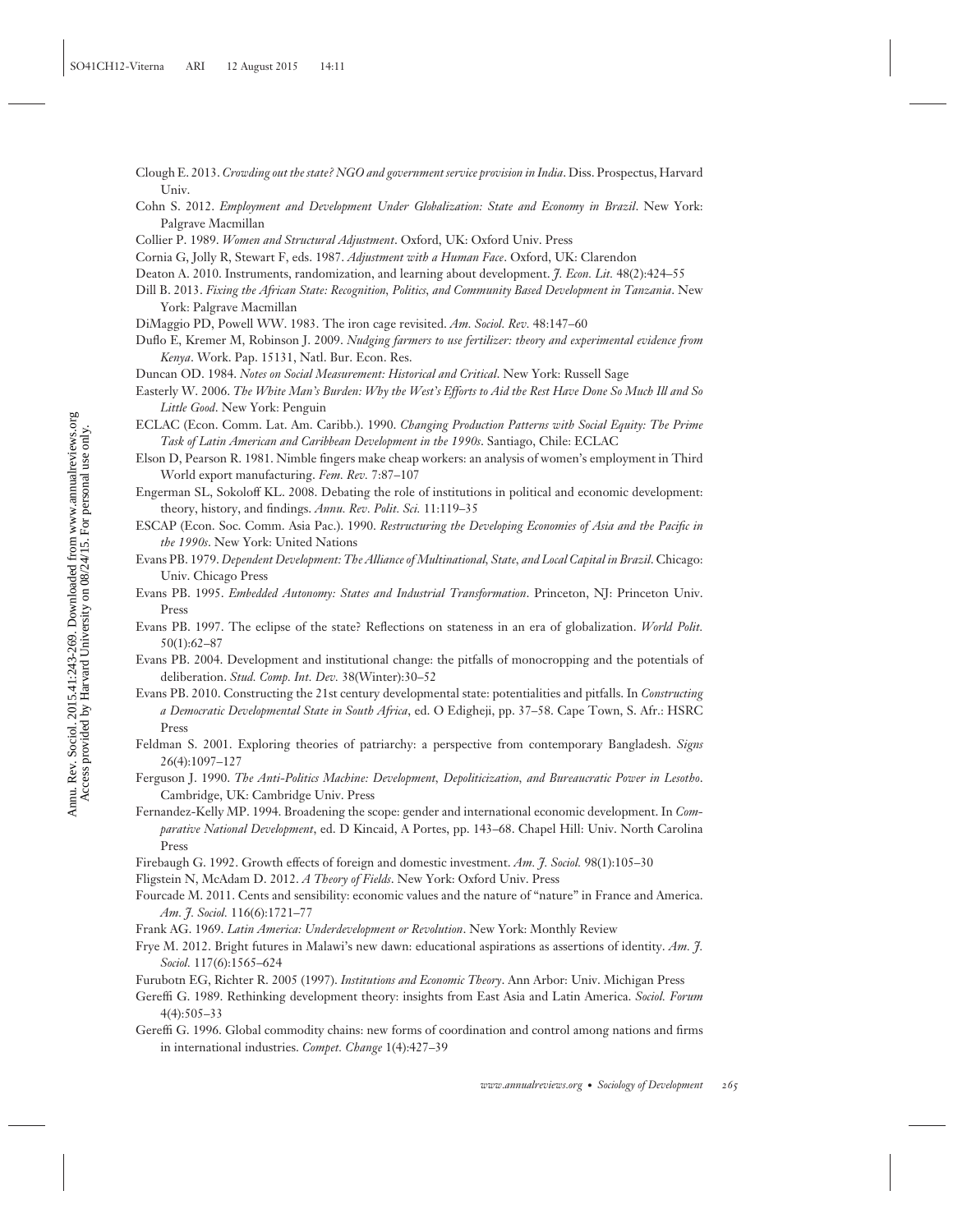- Gibson C. 2012. Making redistributive direct democracy matter: development and women's participation in the Gram Sabhas of Kerala, India. *Am. Sociol. Rev.* 77(3):409–34
- Goetz AM. 1997. *Getting Institutions Right for Women in Development*. London: Zed Books
- Gore C. 2000. The rise and fall of the Washington Consensus as a paradigm for developing countries. *World Dev.* 28:789–804
- Habyarimana J, Humphreys M, Posner DN, Weinstein JM. 2007. Why does ethnic diversity undermine public goods provision? *Am. Polit. Sci. Rev.* 101(04):709–25
- Hall PA, Lamont M. 2009. Introduction. In *Successful Societies: How Institutions and Culture Affect Health*, ed. PA Hall, M Lamont, pp. 1–22. New York: Cambridge Univ. Press
- Hart G. 2001. Development critiques in the 1990s: cul de sacs and promising paths. *Prog. Hum. Geogr.* 25(4):649–58
- Heller P, Evans PB. 2010. Taking Tilly south: durable inequalities, democratic contestation, and citizenship in the southern metropolis. *Theor. Soc.* 39(3/4):433–50
- Helpman E. 2004. *The Mystery of Economic Growth*. Cambridge, MA: Harvard Univ. Press
- Hite AB, Viterna J. 2005. Gendering class in Latin America: how women effect and experience change in the class structure. *Lat. Am. Res. Rev.* 40(2):50–82
- Huber E, Stephens J. 2012. *Democracy and the Left: Social Policy and Inequality in Latin America*. Chicago: Univ. Chicago Press
- Jackson J. 2005. *The Globalizers: Development Work in Action*. Baltimore, MD: The Johns Hopkins Univ. Press
- Jaquette JS, Staudt K. 2006. Women, gender and development. In *Women and Gender Equity in Development Theory and Practice: Institutions, Resources, and Mobilization*, ed. JS Jaquette, G Summerfeld, pp. 17–52. Durham, NC: Duke Univ. Press
- Johnson C. 1982. *MITI and the Japanese Miracle: The Growth of Industrial Policy, 1925–1975*. Stanford, CA: Stanford Univ. Press
- Kalev A, Dobbin F, Kelly E. 2006. Best practices or best guesses? Assessing the efficacy of corporate affirmative action and diversity policies. *Am. Sociol. Rev.* 71:589–617
- Kamat S. 2003. The NGO phenomenon and political culture in the Third World. *Development* 46(1):88–93
- Kharas H. 2007a. *The new reality of aid*. Washington, DC: Brookings Inst. **[http://www.brookings.edu/](http://www.brookings.edu/~/media/research/files/papers/2007/8/aid%20kharas/08aid_kharas.pdf)∼/ [media/research/files/papers/2007/8/aid%20kharas/08aid\\_kharas.pdf](http://www.brookings.edu/~/media/research/files/papers/2007/8/aid%20kharas/08aid_kharas.pdf)**
- Kharas H. 2007b. *Trends and issues in development aid*. Washington, DC: Brookings Inst. **[http://](http://www.brookings.edu/~/media/research/files/papers/2007/11/development-aid-kharas/11_development_aid_kharas.pdf) www.brookings.edu/∼[/media/research/files/papers/2007/11/development-aid-kharas/11\\_](http://www.brookings.edu/~/media/research/files/papers/2007/11/development-aid-kharas/11_development_aid_kharas.pdf) [development\\_aid\\_kharas.pdf](http://www.brookings.edu/~/media/research/files/papers/2007/11/development-aid-kharas/11_development_aid_kharas.pdf)**
- Kentor J. 1998. The long-term effects of foreign investment dependence on economic growth, 1940–1990. *Am. J. Sociol.* 103(4):1024–46
- Kenworthy L. 2007. *Egalitarian Capitalism: Jobs, Incomes, and Growth in Affluent Countries*. New York: Russell Sage
- King R, Massoglia M, Uggen C. 2012. Employment and exile: U.S. criminal deportations, 1908–2005. *Am. J. Sociol.* 117:1786–825
- Kornai J. 1990. *The Road to a Free Economy. Shifting from a Socialist System: The Example of Hungary.* New York: Norton
- Krause M. 2014. *The Good Project: Humanitarian Relief NGOs and the Fragmentation of Reason*. Chicago: Univ. Chicago Press
- Lamont M. 1999 (1992). *Money, Morals, and Manners: The Culture of the French and the American Upper-Middle Class*. Chicago: Univ. Chicago Press
- LamontM. 2009. *How Professors Think: Inside the Curious World of Academic Judgment*. Cambridge,MA: Harvard Univ. Press
- LamontM. 2012. Toward a comparative sociology of valuation and evaluation.*Annu. Rev. Sociol.* 38(21):201–21
- Lange M. 2012. *Educations in Ethnic Violence: Identity, Educational Bubbles, and Resource Mobilization*. New York: Cambridge Univ. Press
- Lange M, Rueschemeyer D. 2005. States and development. In *States and Development: Historical Antecedents of Stagnation and Advance*, ed. M Lange, D Rueschemeyer, pp. 3–25. New York: Palgrave
- Lawrence S. 2012. *Foundation growth and giving estimates*. New York: Foundation Center. **[http://](http://foundationcenter.org/gainknowledge/research/pdf/fgge12.pdf) [foundationcenter.org/gainknowledge/research/pdf/fgge12.pdf](http://foundationcenter.org/gainknowledge/research/pdf/fgge12.pdf)**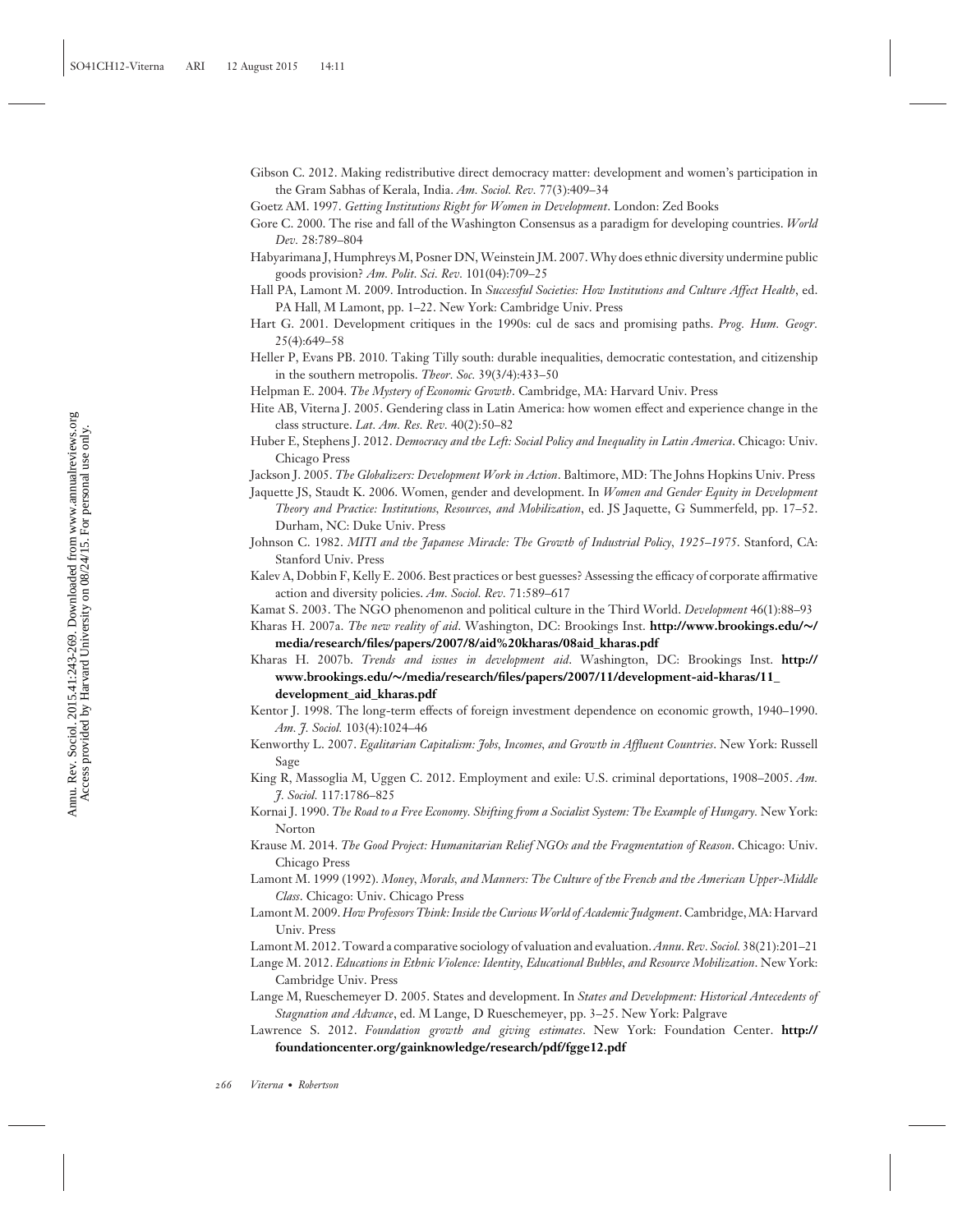- Lee CS. 2007. Labor unions and good governance: a cross-national comparative analysis. *Am. Sociol. Rev.* 72(4):585–609
- Lee CS, Schrank A. 2010. Incubating innovation or cultivating corruption? The developmental state and life sciences in Asia. *Soc. Forces* 88(3):1231–55
- Li TM. 2007. *The Will to Improve: Governmentality, Development and the Practice of Politics*. Durham, NC: Duke Univ. Press
- Mahoney J. 2010. *Colonialism and Postcolonial Development: Spanish America in Comparative Perspective*. New York: Cambridge Univ. Press
- McAdam D, Tarrow S, Tilly C. 2001. *Dynamics of Contention*. New York: Cambridge Univ. Press
- Meyer J, Rowan B. 1977. Institutionalized organizations: formal structure as myth and ceremony. *Am. J. Sociol.* 83:340–63
- Meyer J, Scott R. 1983. *Organizational Environments: Ritual and Rationality*. Beverly Hills, CA: Sage
- Meyer JW, Boli J, Thomas G, Ramirez F. 1997. World society and the nation state. *Am. J. Sociol.* 103:144–81
- Moghadam V. 1993. *Modernizing Women: Gender and Social Change in the Middle East*. Boulder, CO: Lynne Rienner
- Moghadam V. 1998. *Women, Work and Economic Reform in the Middle East and North Africa*. Boulder, CO: Lynn Rienner
- Mookherjee D. 2005. *New directions in development economics: theory or empirics?* Work. Pap., Dep. Econ., Boston Univ.
- Moore WE. 1963. *Social Change*. Upper Saddle River, NJ: Prentice Hall
- Moser C. 1989. Gender planning in the Third World: meeting practical and strategic gender needs. *World Dev.* 17(11):1799–825
- Nee V, Opper S. 2012. *Capitalism from Below*. Cambridge, MA: Harvard Univ. Press
- Nielson F, Alderson AS. 1995. Income inequality, development and dualism: results from an unbalanced cross-national panel. *Am. Sociol. Rev.* 60(5):674–701
- OECD (Organ. Econ. Coop. Dev.). 2013. Aid to poor countries slips further as governments tighten budgets. **[http://www.oecd.org/newsroom/aidtopoorcountriesslipsfurtherasgovernmentstightenbudgets.](http://www.oecd.org/newsroom/aidtopoorcountriesslipsfurtherasgovernmentstightenbudgets.htm) [htm](http://www.oecd.org/newsroom/aidtopoorcountriesslipsfurtherasgovernmentstightenbudgets.htm)**
- OECD (Organ. Econ. Coop. Dev.). 2015. Estimates on non-DAC giving in 2013. **[http://www.oecd.org/](http://www.oecd.org/dac/stats/non-dac-reporting.htm) [dac/stats/non-dac-reporting.htm](http://www.oecd.org/dac/stats/non-dac-reporting.htm)**
- Oliveira O, Roberts B. 1994. Urban growth and urban social structure in Latin America, 1930–1990. In *The Cambridge History of Latin America*, ed. L Bethel, VI:253–324. Cambridge, UK: Cambridge Univ. Press
- Parsons T. 1964. Evolutionary universals in society. *Am. Sociol. Rev.* 29:339–57
- Patterson O. 2013. *Institutions, colonialism and economic development: the Acemoglu-Johnson-Robinson* (*AJR*) *thesis in light of the Caribbean experience*. Presented at 38th Annu. Meet. Soc. Sci. Hist. Assoc., Chicago
- Patterson O. 2014. Making sense of culture. *Annu. Rev. Sociol.* 40:1–30
- Picciotto R. 2012. Experimentalism and development evaluation: Will the bubble burst? *Evaluation* 18(2):213– 29
- Polletta F. 2006. *It Was Like a Fever: Storytelling in Protest and Politics*. Chicago: Univ. Chicago Press Portes A. 1978. Migration and underdevelopment. *Polit. Soc.* 8:1–48
- Portes A. 1983. The informal sector: definition, controversy and relation to development. *Review* 7:151–74
- Portes A. 1997. Neoliberalism and the sociology of development: emerging trends and unanticipated facts. *Popul. Dev. Rev.* 23:229–59
- Portes A. 2006. Institutions and development: a conceptual re-analysis. *Popul. Dev. Rev.* 32:233–62
- Portes A, Hoffman K. 2003. Latin American class structures: their composition and change during the neoliberal era. *Lat. Am. Res. Rev.* 38(1):41–82
- Portes A, Itzigsohn J, Dore C. 1994. Urbanization in the Caribbean Basin: social change during the years of crisis. *Lat. Am. Res. Rev.* 29(2):3–37
- Portes A, Kincaid D. 1989. Sociology and development in the 1990s: critical challenges and empirical trends. *Sociol. Forum Spec. Issue* 4(4):479–503
- Portes A, Smith LD. 2012.*Institutions Count: Their Role and Significance in Latin American Development*. Berkeley: Univ. Calif. Press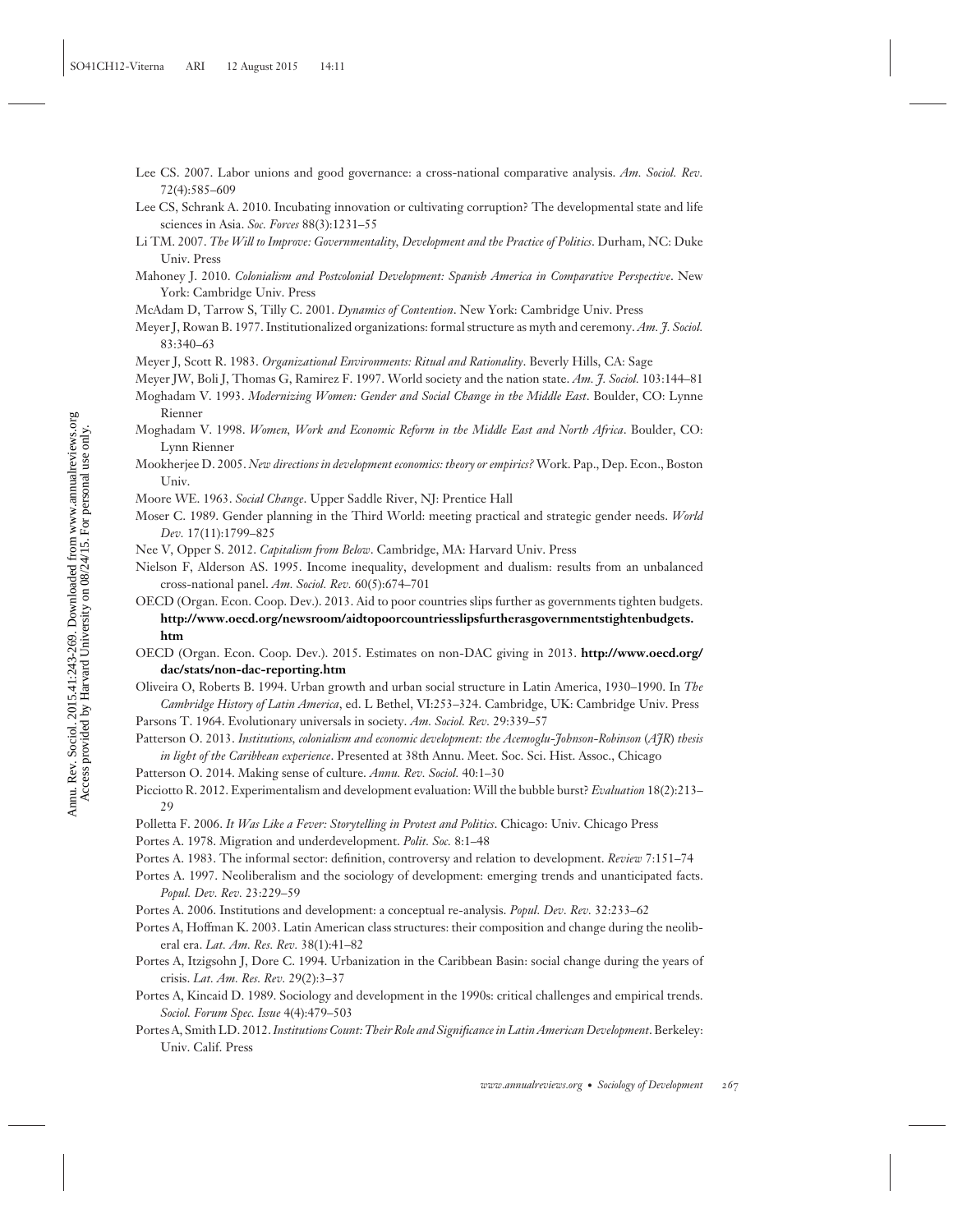- Pritchett L, Woolcock M, Andrews M. 2013. Looking like a state: techniques of persistent failure in state capability for implementation. *J. Dev. Stud.* 49:1–18
- Ravallion M. 2009. Evaluation in the practice of development. *World Bank Res. Obs.* 24:29–53
- Roberts B. 1979. *Cities of Peasants: The Political Economy of Urbanization in the Third World*. London: Edward Arnold
- Roberts B. 1995. *The Making of Citizens*. London: Edward Arnold
- Robinson R. 2012. Negotiating development prescriptions. *Popul. Res. Policy Rev.* 31(2):267–96
- Robinson RS. 2011. From population to HIV: the organizational and structural determinants of HIV outcomes in sub-Saharan Africa. *J. Int. AIDS Soc.* 14(Suppl. 2):S6
- Rodrik D. 2008. *The new development economics: we shall experiment, but how shall we learn?* Work. Pap. RWP08- 055. Kennedy School Gov., Harvard Univ.
- Rueschemeyer D, Stephens EH, Stephens JD. 1992. *Capitalist Development and Democracy*. Chicago: Univ. Chicago Press
- Ruttan V. 1998. The new growth theory and development. *J. Dev. Stud.* 35(2):1–26
- Safa H. 1990. Women's social movements in Latin America. *Gender Soc.* 4(3):354–69
- Sanyal P. 2009. From credit to collective action: the role of microfinance in promoting women's social capital and normative influence. *Am. Sociol. Rev.* 74(4):529–50
- Saxenian AL. 2007. *The New Argonauts: Regional Advantage in a Global Economy*. Cambridge, MA: Harvard Univ. Press
- Schofer E. 2003. The global institutionalization of geological science: 1800–1990. *Am. Sociol. Rev.* 68(5):730– 59
- Schofer E, Hironaka A. 2005. The effects of world society on environmental protection outcomes. *Soc. Forces* 84(1):25–47
- Schofer E, Meyer J. 2005. The worldwide expansion of higher education in the twentieth century. *Am. Sociol. Rev.* 70(6):898–920
- Seidman G. 1999. Gendered citizenship, South Africa's democratic transition, and the construction of a gendered state. *Gender Soc.* 13(3):287–307
- Sen A. 1985. *Commodities and Capabilities*. Oxford, UK: Oxford Univ. Press
- Serra N, Stiglitz JE, eds. 2008. *The Washington Consensus Reconsidered: Towards a New Global Governance*. New York: Oxford Univ. Press
- Shaffer P. 2011. Against excessive rhetoric in impact assessment: overstating the case for randomised controlled experiments. *J. Dev. Stud.* 47(11):1619–35
- Singh P. 2011. We-ness and welfare: a longitudinal analysis of social development in Kerala, India. *World Dev.* 39(2):282–93
- Somers M. 2008. *Genealogies of Citizenship*. New York: Cambridge Univ. Press
- Stewart J. 2012. A tale of two communities: divergent development and embedded brokerage in postwar Guatemala. *J. Contemp. Ethnogr.* 41(4):402–31
- Swidler A. 2013. Cultural sources of institutional resilience: lessons from chieftaincy in rural Malawi. In *Social Resilience in the Neo-Liberal Era*, ed. PA Hall, M Lamont, pp. 319–45. New York: Cambridge Univ. Press
- Swidler A, Watkins SC. 2007. Ties of dependence: AIDS and transactional sex in rural Malawi. *Stud. Fam. Plann.* 38(3):147–62
- Swidler A, Watkins SC. 2009. 'Teach a man to fish': the sustainability doctrine and its social consequences. *World Dev.* 37(7):1182–96
- Tardanico R. 1997. From crisis to restructuring: Latin American transformations and urban employment in world perspective. In *Global Restructuring, Employment and Social Inequality in Urban Latin America*, ed. R Tardanico, R Menjívar Larín, pp. 1-46. Miami: North-South Center Press
- Tavory I, Swidler A. 2009. Condom semiotics: meaning and condom use in rural Malawi. *Am. Sociol. Rev.* 74(2):171–89
- Toye J. 1993. *Dilemmas of Development: Reflections on the Counter-Revolution in Development Theory and Practice*. Oxford: Blackwell
- Viterna J. 2012. The Left and 'life': the politics of abortion in El Salvador. *Polit. Gender* 8(2):248–54
- Viterna J. 2013. *Women in War: The Microprocesses of Mobilization in El Salvador*. New York: Oxford Univ. Press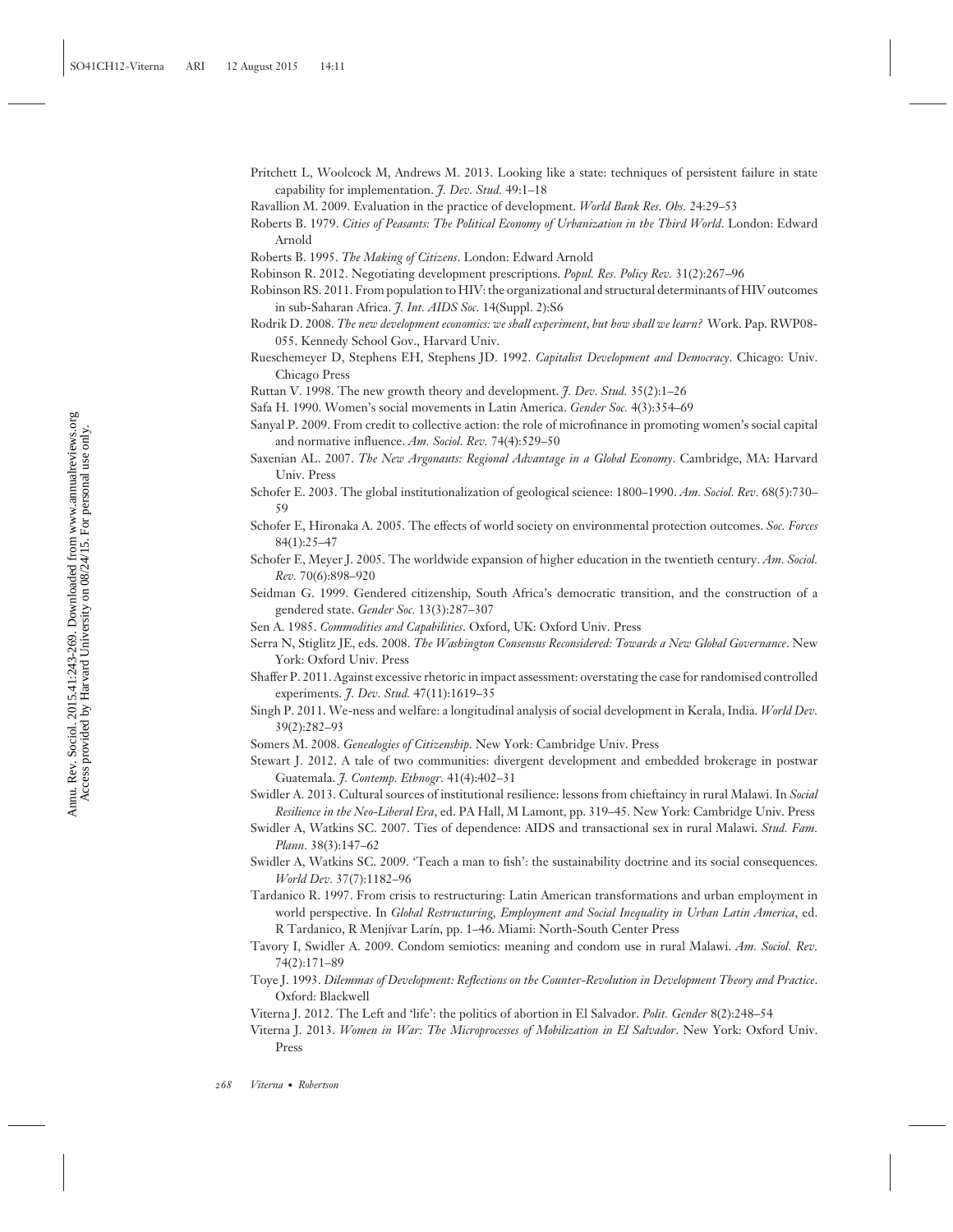- Viterna J, Clough E, Clarke K. 2015. Reclaiming the 'Third Sector' from 'Civil Society': a new agenda for development studies. *Sociol. Dev.* 1:In press
- Wade R. 1990. *Governing the Market: Economic Theory and the Role of Government in Taiwan's Industrialization*. Princeton, NJ: Princeton Univ. Press
- Walder A. 1994. The decline of Communist power: elements of a theory of institutional change. *Theor. Soc.* 23:297–393
- Wallerstein I. 1974. *The Modern World System I: Capitalist Agriculture and the Origins of the European World-Economy in the Sixteenth Century*. New York: Academic
- Ward K. 1993. Reconceptualizing world system theory to include women. In *Theory on Gender/Feminism on Theory*, ed. P England, pp. 43–68. New York: Aldine
- Ward K, Pyle JL. 1995. Gender, industrialization, transnational corporations and development: an overview of trends and patterns. In *Women in the Latin American Development Process*, ed. CE Bose, E Acosta-Belen, ´ pp. 37–64. Philadelphia: Temple Univ. Press
- Watkins SC, Swidler A. 2012. Working misunderstandings: donors, brokers, and villagers in Africa's AIDS industry. *Popul. Dev. Rev.* 38:197–218
- Watkins SC, Swidler A, Hannan T. 2012. Outsourcing social transformation: development NGOs as organizations. *Annu. Rev. Sociol.* 38:285–315
- Western B. 2006. *Punishment and Inequality in America*. New York: Russell Sage
- White House. 2013. Memo to departments and agencies from the Director of the Office of Management and Budget, July 26, 2013. **[http://www.whitehouse.gov/sites/default/files/omb/memoranda/](http://www.whitehouse.gov/sites/default/files/omb/memoranda/2013/m-13-17.pdf) [2013/m-13-17.pdf](http://www.whitehouse.gov/sites/default/files/omb/memoranda/2013/m-13-17.pdf)**
- Whyte M. 2009. Paradoxes of China's economic boom. *Annu. Rev. Sociol.* 35:371–92
- Williamson J. 1993. Democracy and the "Washington Consensus." *World Dev.* 21(8):1329–36
- Williamson J. 2008. A short history of the Washington Consensus. See Serra & Stiglitz 2008, pp. 14–30
- Wolford W. 2010. Participatory democracy by default: land reform, social movements, and the state in Brazil. *J. Peasant Stud.* 37(1):91–109
- Woolcock M, Kim J. 2000. Can what is right with sociology fix what is wrong with sociology? A view from the "comeback" generation. *Am. Sociol.* 31:15–31
- World Bank. 1999. *Managing the Social Dimensions of Crises: Good Practices in Public Policy*. Washington, DC: The World Bank
- World Bank. 2004. *Monitoring and Evaluation: Some Tools, Methods, and Approaches*. Washington, DC: World Bank
- World Bank. 2006. *World Development Report 2006: Equity and Development*. Washington, DC: World Bank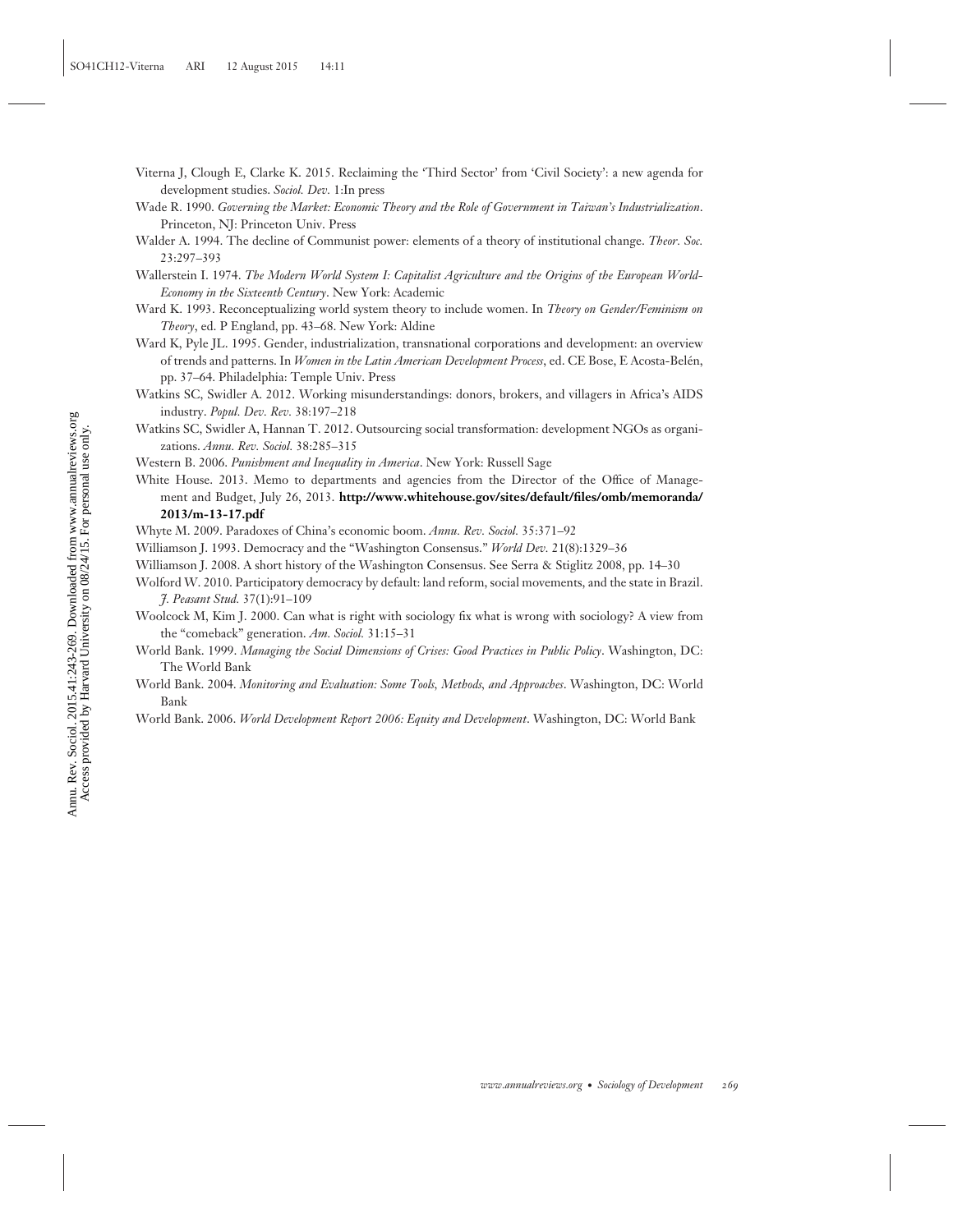# $\mathbf{\overline{R}}$

**Annual Review of Sociology**

# Contents Volume 41, 2015

|                              | al uca only<br>$_{-7}$ on 08/24/15. For person-<br>i<br>lai valu Ulliveisi |
|------------------------------|----------------------------------------------------------------------------|
| Sociol. 2015.41:243-269. Dow | у Наг                                                                      |
| $\Delta$ nnu                 | ;                                                                          |

## **Prefatory Chapter**

| Intersectionality's Definitional Dilemmas                                                                                                                                                   |
|---------------------------------------------------------------------------------------------------------------------------------------------------------------------------------------------|
| <b>Theory and Methods</b>                                                                                                                                                                   |
| What Sociologists Should Know About Complexity Theory                                                                                                                                       |
| <b>Social Processes</b>                                                                                                                                                                     |
| Beyond Altruism: Sociological Foundations of Cooperation<br>and Prosocial Behavior                                                                                                          |
| The Emergence of Global Systemic Risk<br>Miguel A. Centeno, Manish Nag, Thayer S. Patterson, Andrew Shaver,                                                                                 |
| The Stigma Complex                                                                                                                                                                          |
| <b>Institutions and Culture</b>                                                                                                                                                             |
| The Sociology of Consumption: Its Recent Development                                                                                                                                        |
| <b>Formal Organizations</b>                                                                                                                                                                 |
| Punishment Regimes and the Multilevel Effects of Parental<br>Incarceration: Intergenerational, Intersectional, and<br>Interinstitutional Models of Social Inequality and Systemic Exclusion |
| Sociology and School Choice: What We Know After<br>Two Decades of Charter Schools                                                                                                           |
| <b>Political and Economic Sociology</b>                                                                                                                                                     |
| Effects of the Great Recession: Health and Well-Being                                                                                                                                       |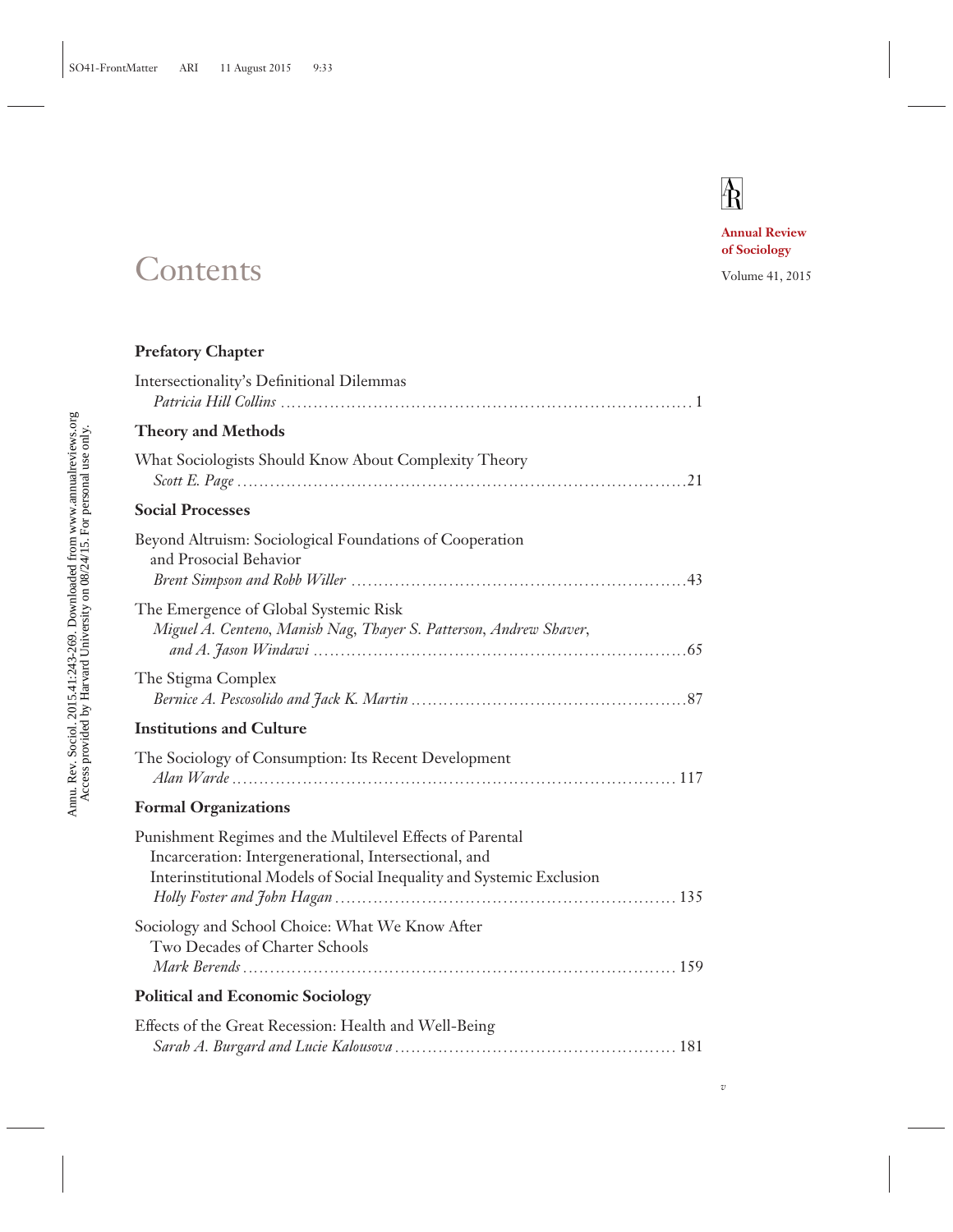| Financialization of the Economy                                                                                               |
|-------------------------------------------------------------------------------------------------------------------------------|
| Human Trafficking and Contemporary Slavery                                                                                    |
| New Directions for the Sociology of Development                                                                               |
| Differentiation and Stratification                                                                                            |
| Empire, Health, and Health Care: Perspectives at the End of Empire<br>as We Have Known It                                     |
| Incarceration and Health                                                                                                      |
| Is Racism a Fundamental Cause of Inequalities in Health?                                                                      |
| <b>STEM Education</b>                                                                                                         |
| The Far-Reaching Impact of Job Loss and Unemployment                                                                          |
| Demography                                                                                                                    |
| <b>Environmental Dimensions of Migration</b>                                                                                  |
| Intraregional Migration in South America: Trends<br>and a Research Agenda                                                     |
|                                                                                                                               |
| Reproduction                                                                                                                  |
| Policy                                                                                                                        |
| Does Schooling Increase or Reduce Social Inequality?                                                                          |
| <b>Sociology and World Regions</b>                                                                                            |
| Marriage and Family in East Asia: Continuity and Change<br>James M. Raymo, Hyunjoon Park, Yu Xie, and Wei-jun Jean Yeung  471 |